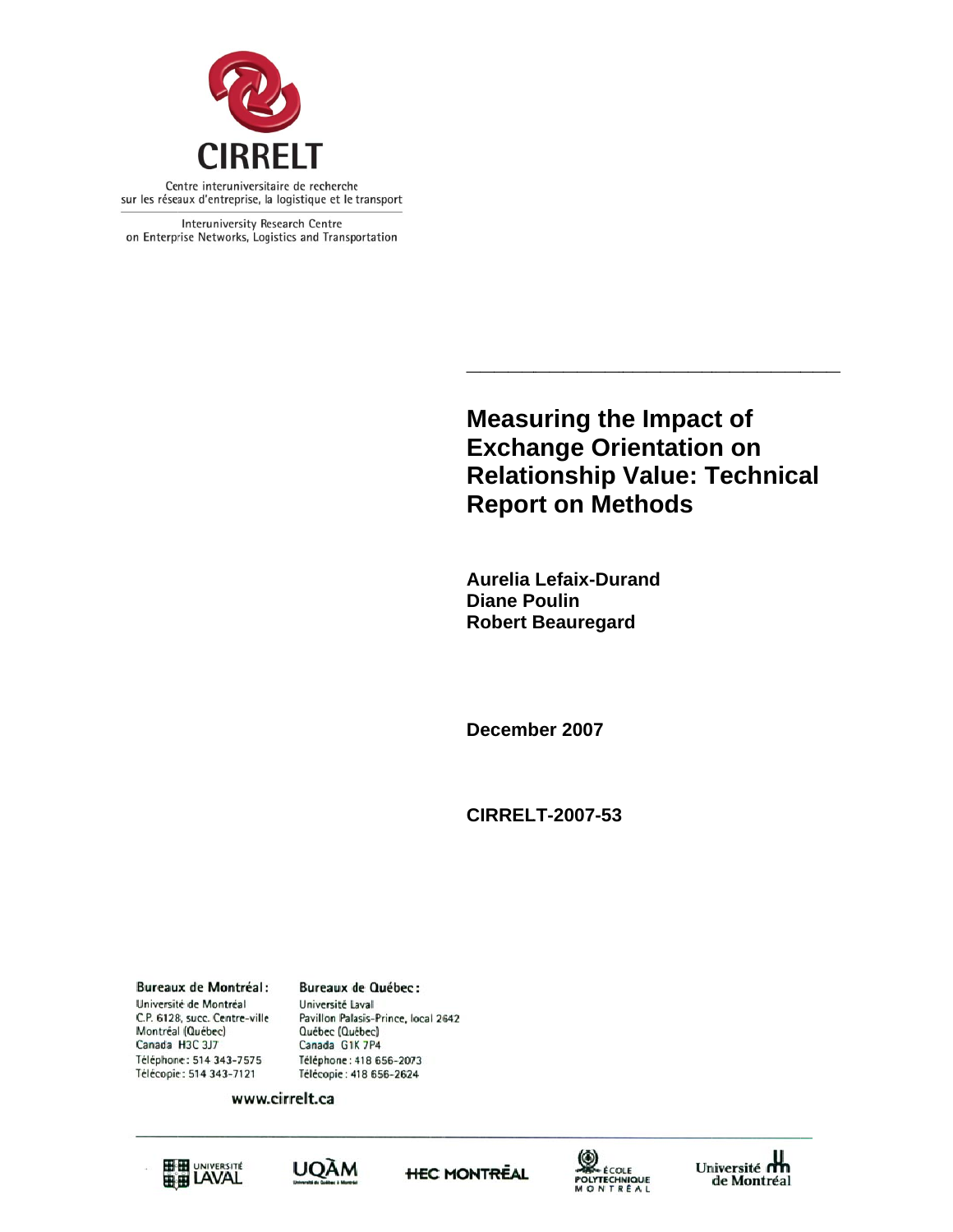### **Measuring the Impact of Exchange Orientation on Relationship Value: Technical Report on Methods**

Aurelia Lefaix-Durand<sup>1,2,\*</sup>, Diane Poulin<sup>1,2</sup>, Robert Beauregard<sup>1,3</sup>

- <sup>1</sup> Interuniversity Research Centre on Enterprise Networks, Logistics and Transportation (CIRRELT)
- $^{2}$  Département de management, Pavillon Palasis-Prince, Université Laval, Québec, Canada G1K 7P4
- 3 Département des sciences du bois et de la forêt, Pavillon Abitibi-Price, Université Laval, Québec, Canada G1V 0A6

**Abstract.** Relationship marketing assumes that relational exchange generates greater value than transactional exchange. This conjecture warrants particular attention in the trade of wood products where exchange is traditionally transaction-based. A multiple case study was used to investigate relationships between three Canadian wood products suppliers and their customers in the North American supply chain for residential construction. This case study addresses whether a transactional or relational exchange orientation (EO) leads to a higher relationship value (RV) between suppliers and customers. The results suggest that RV is superior in a relational EO due to the occurrence of longer-term relationships and higher degrees of interdependence, commitment, trust, communication, cooperation, and coordination between organizations. The present document presents methodological developments undertaken to measure the impact of EO on RV in the context of this case study. It first details the research protocol followed for the case study, and then presents the process for operationalizing these two concepts into measurable constructs adapted to the research context.

**Keywords**. Measurement, case study, methods, customer-supplier relationships, relationship value, exchange orientation, wood products.

**Acknowledgements.** The authors deeply thank the industrial partners of CIBISA, FORAC and C-BOM; particularly Abitibi Consolidated, Ainsworth, Canfor, Cascades, Freneco, Jager Building Systems, Nordic-Chantiers Chibougameau, TBS, Ultratec; and especially the primary informants in the case study (Adrian, Chris, David, Jim, Brian, and Richard) as well as their valuable customers.

Results and views expressed in this publication are the sole responsibility of the authors and do not necessarily reflect those of CIRRELT.

Les résultats et opinions contenus dans cette publication ne reflètent pas nécessairement la position du CIRRELT et n'engagent pas sa responsabilité.

Dépôt légal – Bibliothèque nationale du Québec, Bibliothèque nationale du Canada, 2007

**\_\_\_\_\_\_\_\_\_\_\_\_\_\_\_\_\_\_\_\_\_\_\_\_\_\_\_\_\_**

<sup>\*</sup> Corresponding author : Aurelia.Lefaix-Durand@cirrelt.ca

<sup>©</sup> Copyright Lefaix-Durand, Poulin, Beauregard and CIRRELT, 2007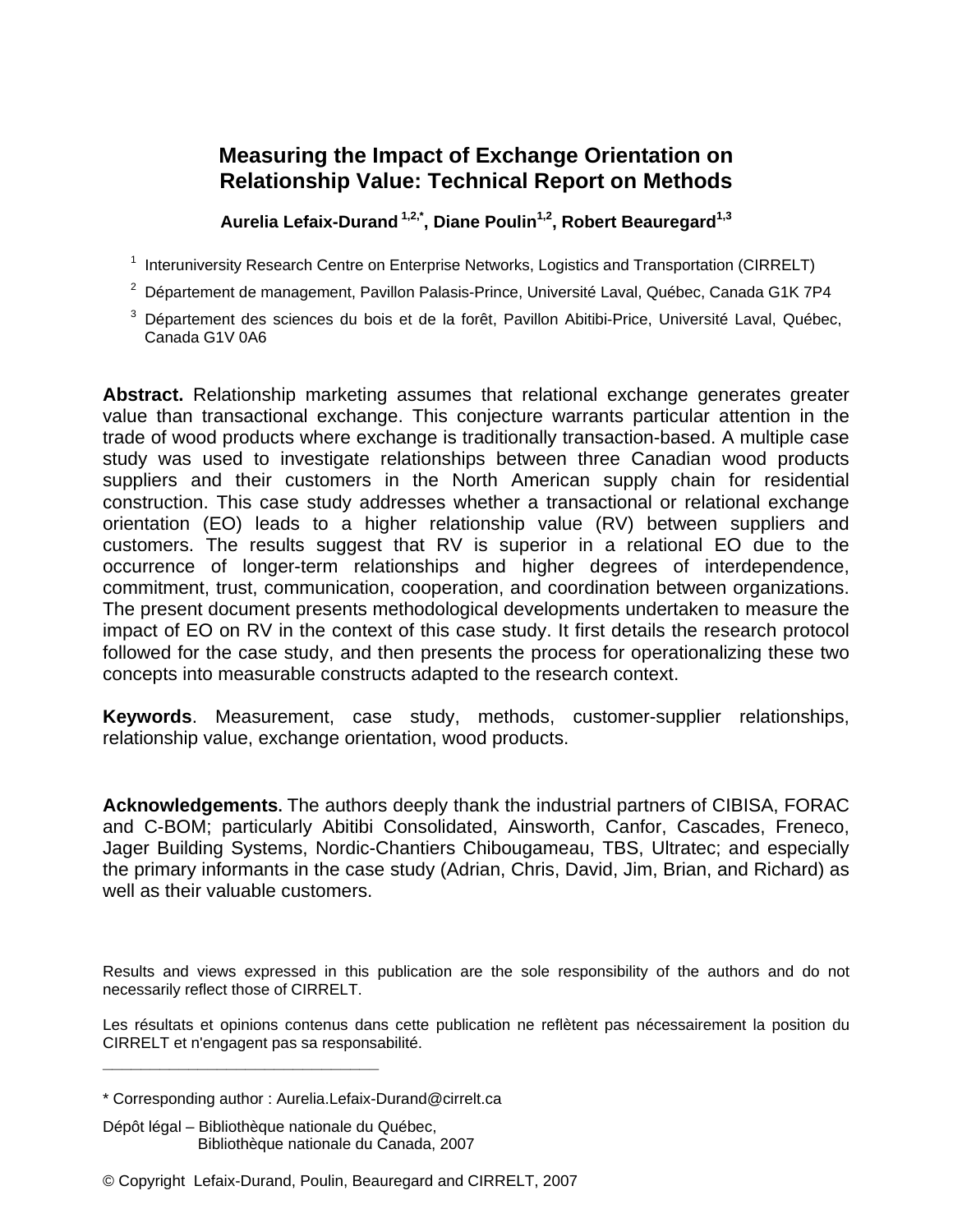# **Table of Contents**

| 1.               |                                                                           |  |
|------------------|---------------------------------------------------------------------------|--|
|                  | 1.1.                                                                      |  |
|                  | 1.2.                                                                      |  |
|                  | Phase #3. Evaluation of the Relative Importance of RV Dimensions3<br>1.3. |  |
|                  | 1.4.                                                                      |  |
|                  | 1.5.                                                                      |  |
|                  |                                                                           |  |
|                  | 2.1.                                                                      |  |
|                  | 2.2.                                                                      |  |
|                  |                                                                           |  |
|                  |                                                                           |  |
|                  |                                                                           |  |
| 1.               |                                                                           |  |
| $\overline{2}$ . |                                                                           |  |
|                  |                                                                           |  |
|                  |                                                                           |  |
| $1_{-}$          |                                                                           |  |
| 2.               |                                                                           |  |
|                  |                                                                           |  |
| 1.               |                                                                           |  |
| 2.               |                                                                           |  |
| 3.               |                                                                           |  |
| 4.               |                                                                           |  |
| 5.               |                                                                           |  |
| 6.               |                                                                           |  |
| 7.               |                                                                           |  |
| 8.               |                                                                           |  |
| 9.               |                                                                           |  |
| 10.              |                                                                           |  |

# **List of Tables**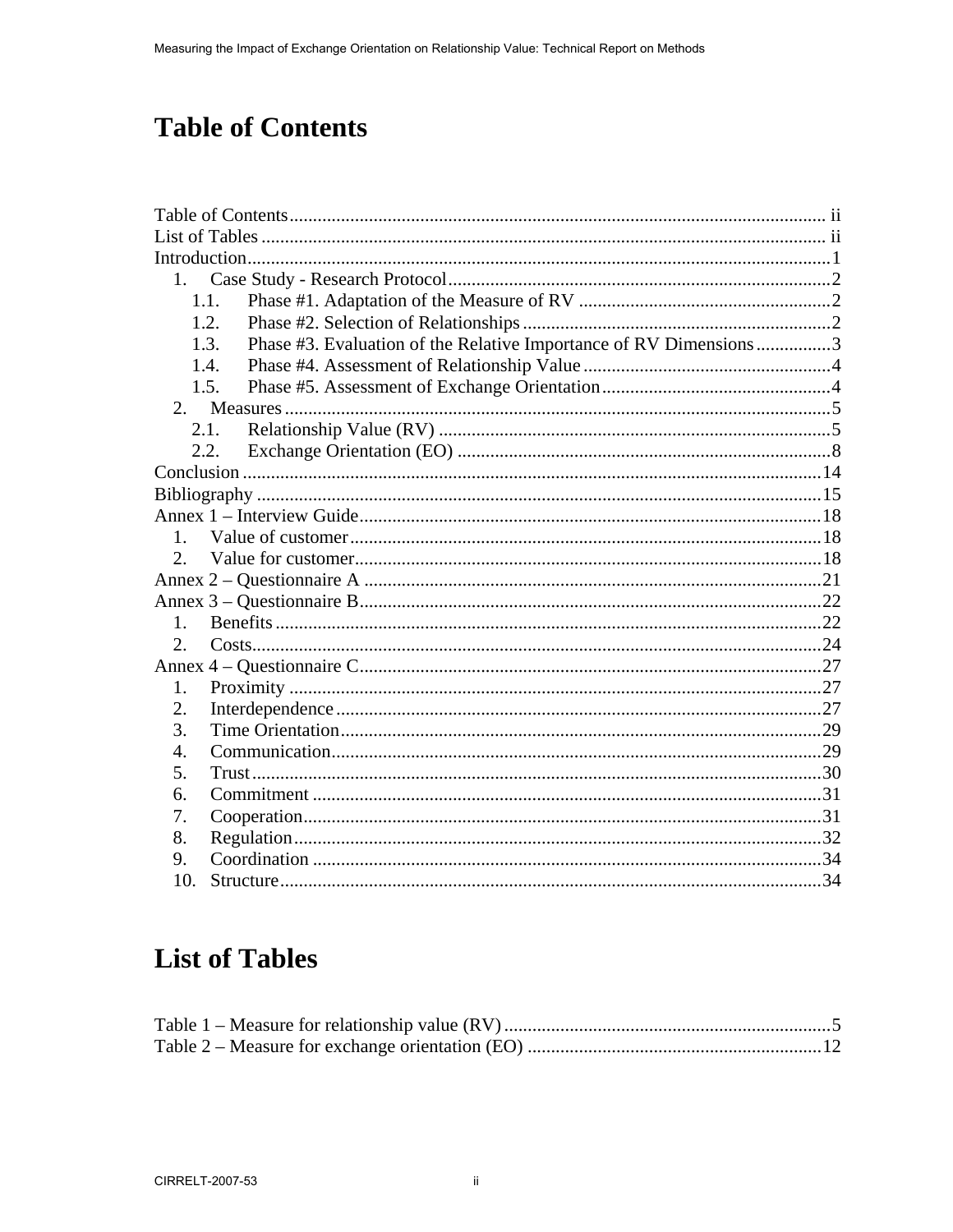## **Introduction**

Relationship marketing assumes that relational exchange generates greater value than transactional exchange. This conjecture warrants particular attention in the trade of wood products where exchange is traditionally transaction-based. A multiple case study was used to investigate relationships between three Canadian wood products suppliers and their customers in the North American supply chain for residential construction (see Lefaix-Durand et al. 2007). This case study addresses whether a transactional or relational *exchange orientation* (EO) leads to a higher *relationship value* (RV) between suppliers and customers. The results suggest that RV is superior in a relational EO due to the occurrence of longer-term relationships and higher degrees of interdependence, commitment, trust, communication, cooperation, and coordination between organizations.

The present document includes methodological developments undertaken to measure the impact of EO on RV in the context of this case study. It first details the research protocol followed for the case study, and then presents the process for operationalizing these two concepts into measurable constructs adapted to the research context.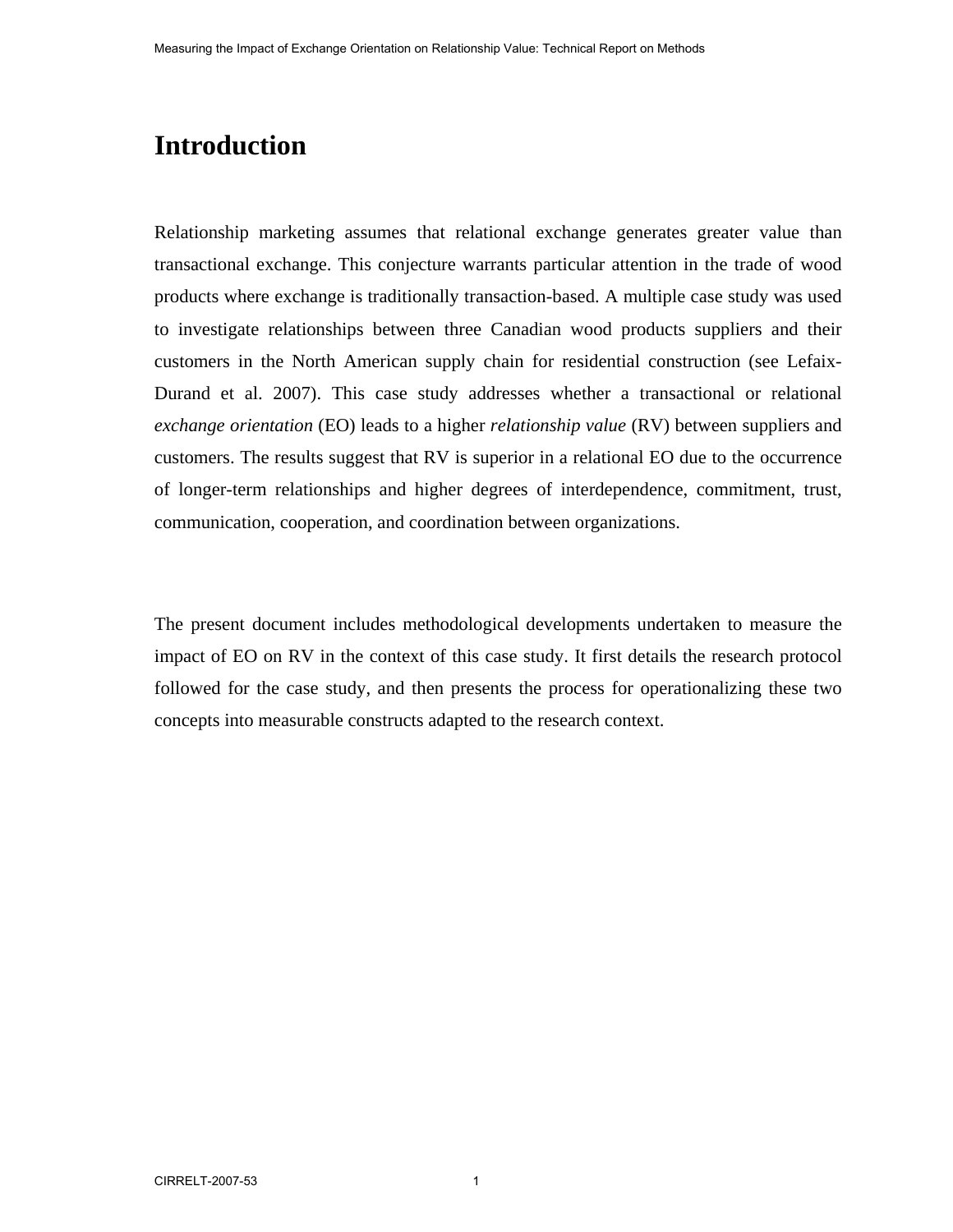### **1. Case Study - Research Protocol**

#### **1.1.Phase #1. Adaptation of the Measure of RV**

During the first phase of the data collection, qualitative data was collected with primary informants on the supply side with respect to the value delivered to their customers (*value for customer*), the strengths and weaknesses of their value offerings compared to the competition, and the value their customers represent (*value of customer*) (interview guide presented in Annex 1). The measure of RV was also discussed while all dimensions and indicators of this measure were individually reviewed. This step helped in adapting the measure developed by Ulaga and Eggert (2005, 2006) to the specifics of the wood products industry.

#### **1.2.Phase #2. Selection of Relationships**

The second phase consisted in selecting specific customer relationships in each company for further analysis. The six primary informants were asked to intuitively position a minimum of 2 relationships with their customers in each quadrant of a matrix with exchange orientation (very transactional to very relational) and relationship value (very low to very high) axes. In order to help primary informants with selecting relationships according to their EO, they were provided with a basic definition which stated: 'when price counts first with a customer and where business is characterized by a one-at-a-time deal, the customer should be considered approached in a transactional EO; 'when trust and the continuity of the relationship over time are more important determinants in the deal than price, the customer should to be considered approached in a relational EO'. For helping them with positioning relationships on the value axis, they were told that variation was sought in the importance of the relationship for both them and their customers. Finally, customers were contacted (sometimes through the sales people in daily contact with the selected customers) and asked to participate in the study.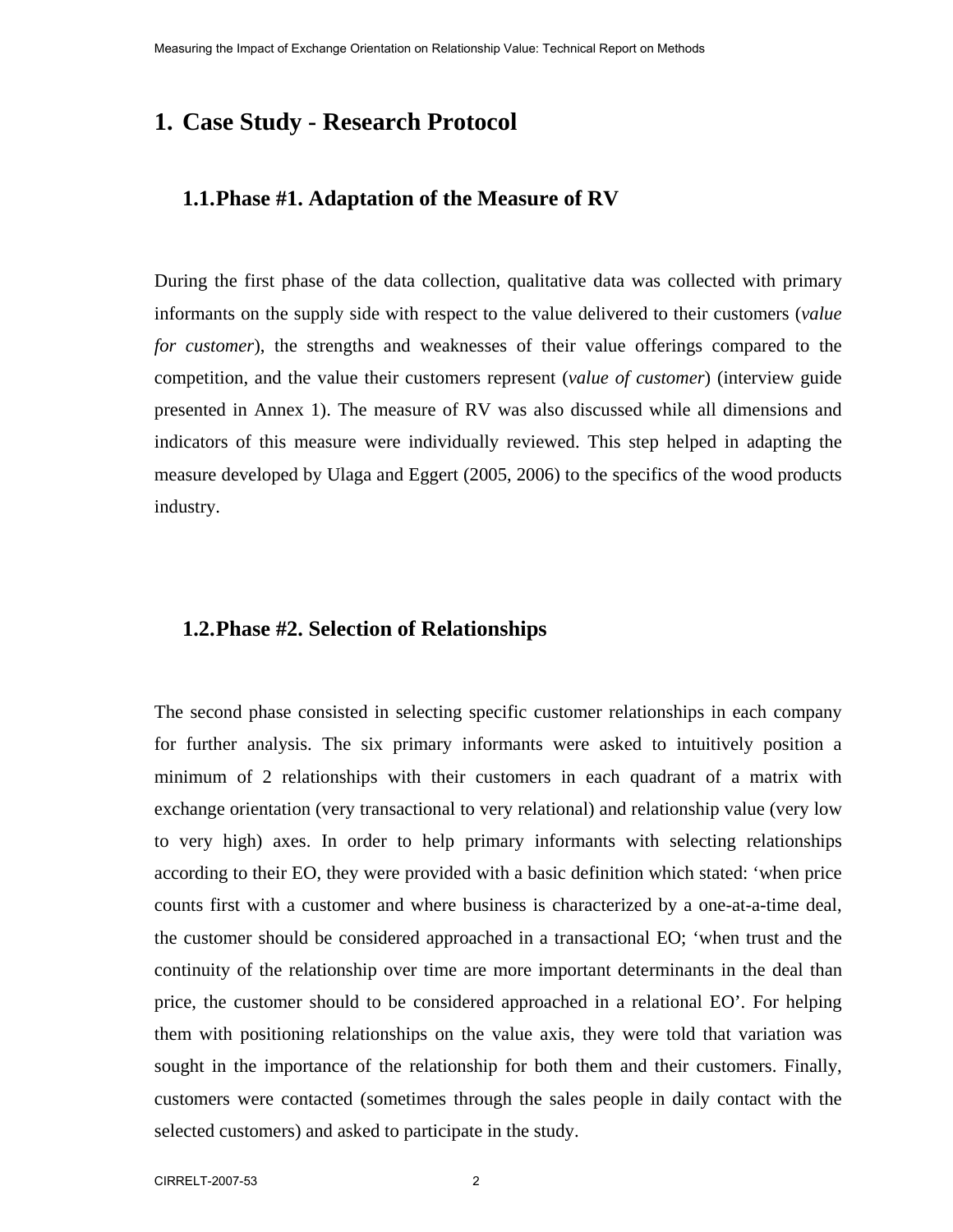#### **1.3.Phase #3. Evaluation of the Relative Importance of RV Dimensions**

The third phase of the data collection aimed at taking into account an important element that emerged during the first phase of the research protocol (open-ended interviews). Repeatedly, informants on the supply side observed at this stage that they had no problem rating the value delivered to customers using the measure proposed but that some of the dimensions (e.g., products and price) were far more important than others (e.g., know-how and personal interactions). Ignoring this element could result in misperceptions of the actual value of relationships. It was then decided to assess RV taking into account the relative importance of its dimensions. The case study methods allows for this flexibility in adapting the research protocol while collecting data (Eisenhardt 1989; Yin 2003).

To assess RV taking into account the relative importance of its dimensions, a weighting step was introduced in the procedure by drawing on propositions by Ulaga (2003: 690-91) for the benchmarking of suppliers' performance. First, study participants (on both the supply and the purchasing sides) were asked to rank each component of RV in terms of importance. Second, they were asked to distribute 100 points over all of these components (Questionnaire A, Annex 2). This favored a better understanding of what is more or less valuable in relationships, and a more accurate assessment of RV.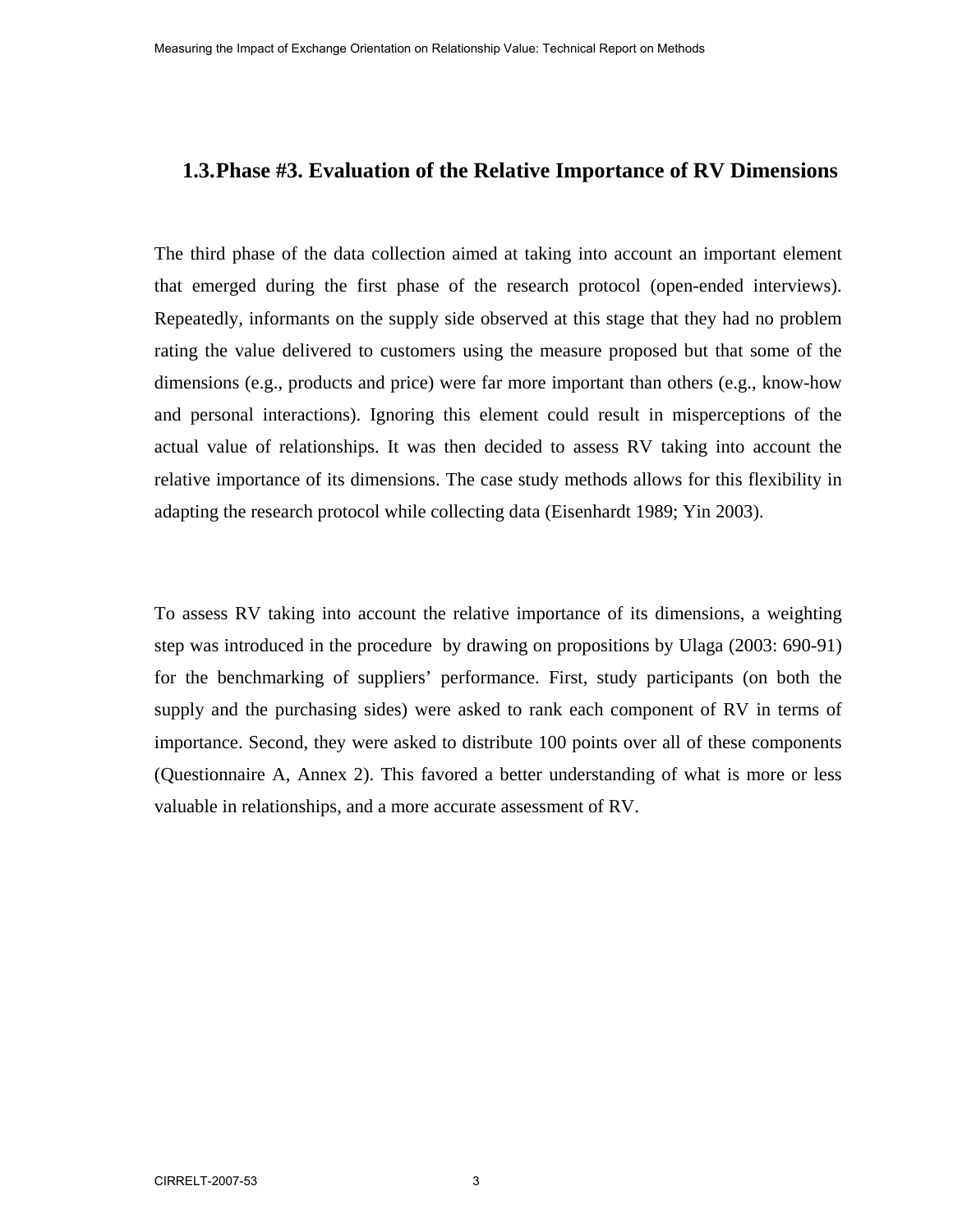#### **1.4.Phase #4. Assessment of Relationship Value**

In the fourth phase of this case study, a questionnaire was used to quantify respondents' perceptions on RV and obtain data for meaningful comparison across analyzed relationships (Questionnaire B, Annex 3). The elements used to measure RV were similar for both suppliers and customers but the set-up for collecting data and the presentation of the questionnaire differed according to the type of informants.

On the supply side, informants were asked to rate how their company performs for each selected customer on all dimensions of RV *compared to their competitors*. The questionnaire was filled jointly during individual and face-to-face interviews. This questionnaire used a continuous interval scale ranging from 1 (much lower than competition) to 7 (much higher than competition) with 4 as a neutral mid-point (neither higher nor lower than the competition).

On the demand side, data was collected by means of a phone interview supported by an online access to the questionnaire for a visual support. The interview started with openended questions for collecting qualitative information about informants' definition of a 'high' and a 'low' value supplier. Then, informants were asked to rate – using the same scale – how the supplier in question (Case 1, 2 or 3) performs on all dimensions of RV *compared to their other suppliers*.

#### **1.5.Phase #5. Assessment of Exchange Orientation**

The last phase of the data collection consisted in profiling the exchange orientation in the selected relationships. This was achieved on the supply side only by means of a questionnaire (Questionnaire C, Annex 4) using a continuous interval scale ranging from 1 (very low) to 7 (very high) with 4 as a neutral mid-point (neither high nor low). Informants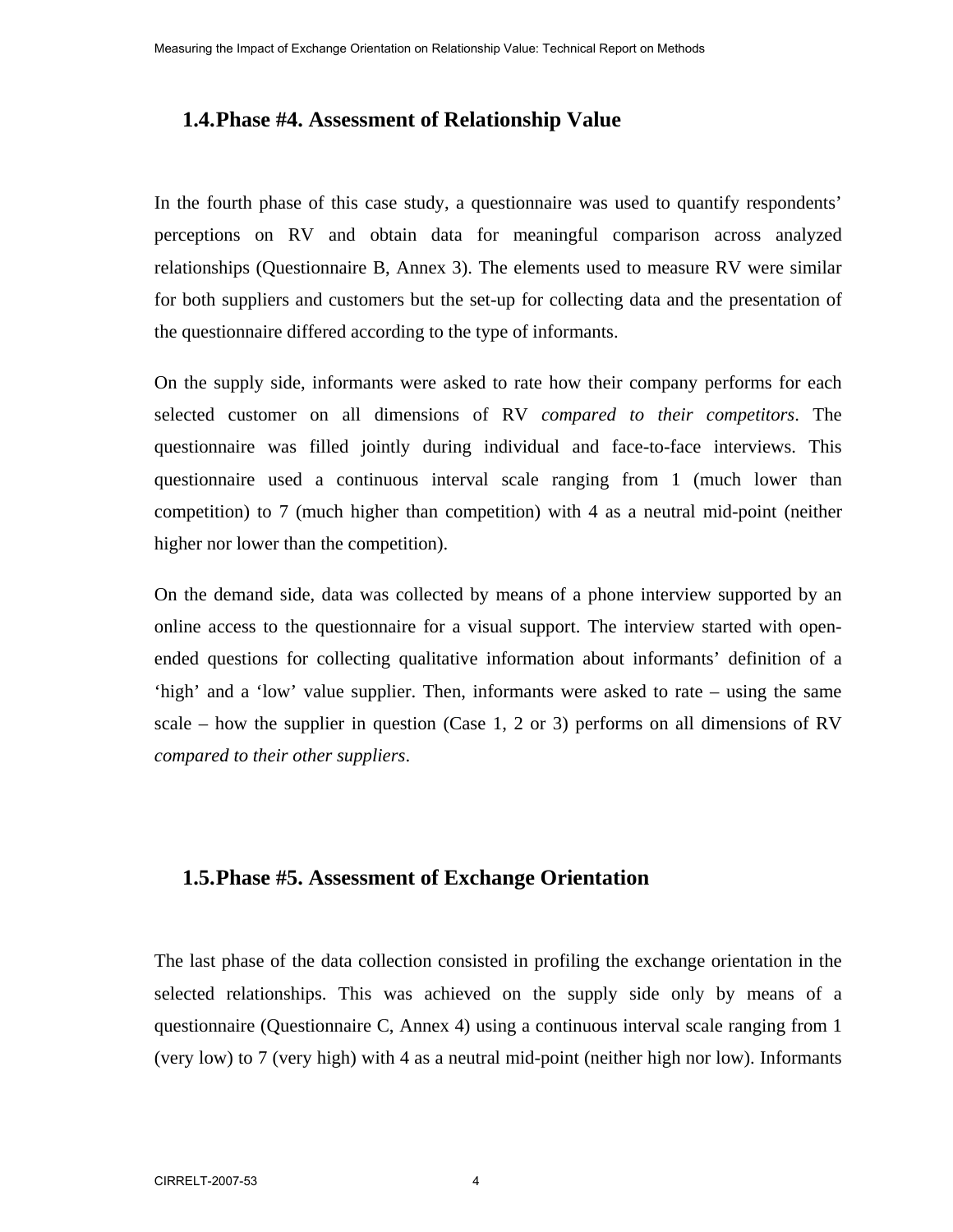were asked to rate how each relationship under scrutiny can be profiled on all variables determining their EO. The questionnaire was filled jointly with the researcher during either face-to-face or phone interviews.

### **2. Measures**

### **2.1.Relationship Value (RV)**

Interviews with study participants (Step #1 in the research protocol) helped to validate the measurement scale for RV developed by Ulaga and Eggert (2005, 2006). These interviews also allowed adapting indicators to the wood products industrial context and adding some dimensions and indicators to increase the model's explanatory power (Table 1). Particularly, the costs dimension was enriched with: *transaction costs* (e.g., Williamson 1975) and *psychological costs* (e.g., Ravald and Grönroos 1996).

Table 1 – Measure for relationship value (RV)

| <b>Dimensions</b> | <b>Measured indicators</b>                                                     |
|-------------------|--------------------------------------------------------------------------------|
| <b>Benefits</b>   |                                                                                |
| Products /        | Quality of products; consistency of product quality over time;                 |
| production        | customization capacity; flexibility in production; range of products;          |
|                   | complementary product line; complexity of products; value-addition             |
|                   | (degree of) on products; production capacity; availability of products         |
| <b>Services</b>   | Accuracy of quotations/estimations; quality of design/drawings; ability to     |
|                   | coordinate the different activities required by orders; speed in answering     |
|                   | questions; ability to offer a technical advice; quality of after-sale service; |
|                   | quality of installation service; quality of repair and maintenance service     |
| Delivery          | Respect of due date; respect of order (right quantity and product);            |
|                   | flexibility; volume capacity; territory coverage; quality of packaging;        |
|                   | competence of personnel (drivers); quality of equipment (e.g., trucks)         |
| Know-How          | Expertise / experience; ability to share knowledge and expertise; ability to   |
| /Innovation       | develop new products; ability to assist in improving processes and             |
|                   | methods; prototype development capacity; supply sources knowledge              |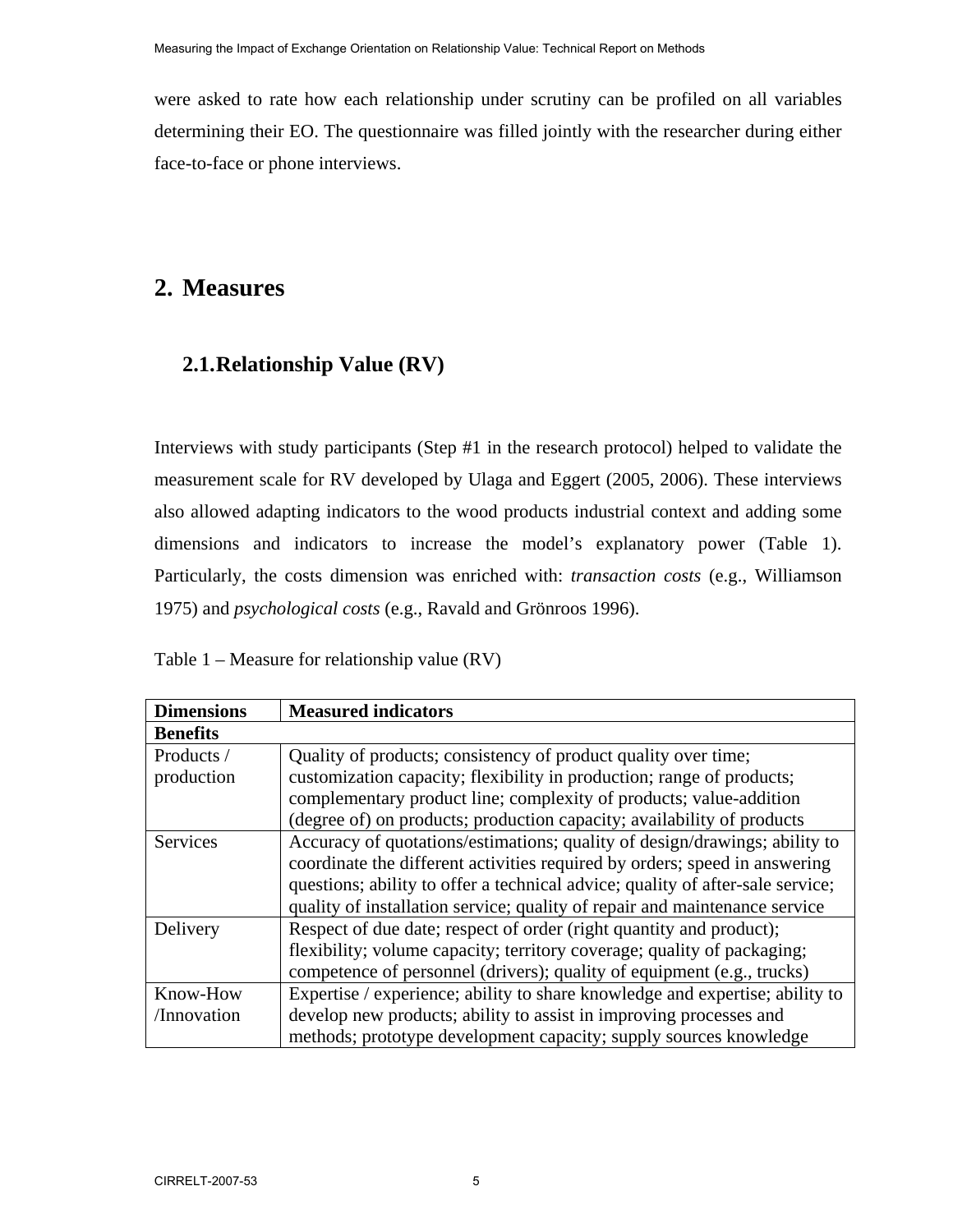#### Table 1 – Continued

| Time-to-               | Quotation / estimation speed; prototype development speed; speed in            |
|------------------------|--------------------------------------------------------------------------------|
| market                 | design/drawings; production speed; delivery speed; speed of installation       |
|                        | service; speed of repair and maintenance service; ability to fasten cycle /    |
|                        | rotation time                                                                  |
| Personal               | Availability of supplier's personnel; easiness for reaching supplier's         |
| Interactions           | personnel; friendliness / courtesy; interest / relevance of interactions; ease |
|                        | of interactions; ease of decision-making process; ability to networking;       |
|                        | ability to solve problems; ability to reduce concerns                          |
| <b>Costs</b>           |                                                                                |
| Direct costs           | Price of products; profit margin realized; openness to negotiation             |
|                        | (discounts, etc.)                                                              |
| Acquisition            | Ordering costs; transportation costs; inventory-carrying costs                 |
| costs                  |                                                                                |
| <b>Operation</b> costs | Handling costs; transformation / distribution costs; downtime costs            |
| Transaction            | Information research costs; trade agreements adaptation costs; trade           |
| costs                  | agreements enforcement costs; coordination, control, and monitoring            |
|                        | costs; information systems and technologies costs                              |
| Psychological          | Time invested in relationship; energy invested in relationship; concerns       |
| costs                  | generated in relationship                                                      |
|                        |                                                                                |

(Adapted from Ulaga and Eggert, 2005, 2006).

Further adaptation of Ulaga and Eggert's (2005, 2006) work was needed in the area of costs. The authors have operationalized RV as a formative higher-order construct using Structural Equation Modeling techniques which inherently addressed the 'negative impact' of costs on RV. In a case study approach, measuring the 'costs' first-order dimension proved to be more challenging than measuring the 'benefits' first-order dimension. Indeed, informants would become easily confused when simultaneously asked to evaluate what increases and what diminishes RV. To limit confusion, both *costs* and *costs reduction benefits* were explicitly assessed. First, respondents were asked to rate the *costs* generated in the relationship using a scale ranging from 1 (much lower) to 7 (much higher). With their agreement, this rating was then reversed from the mid-point (i.e., 4) to indicate the benefits received as regards *cost reductions*. For instance, if the *purchasing price* when dealing with a supplier was rated as 'somewhat higher' (i.e., 5) than when dealing with other suppliers, the *price reduction benefits* would be computed as 'somewhat lower' (i.e., 3). This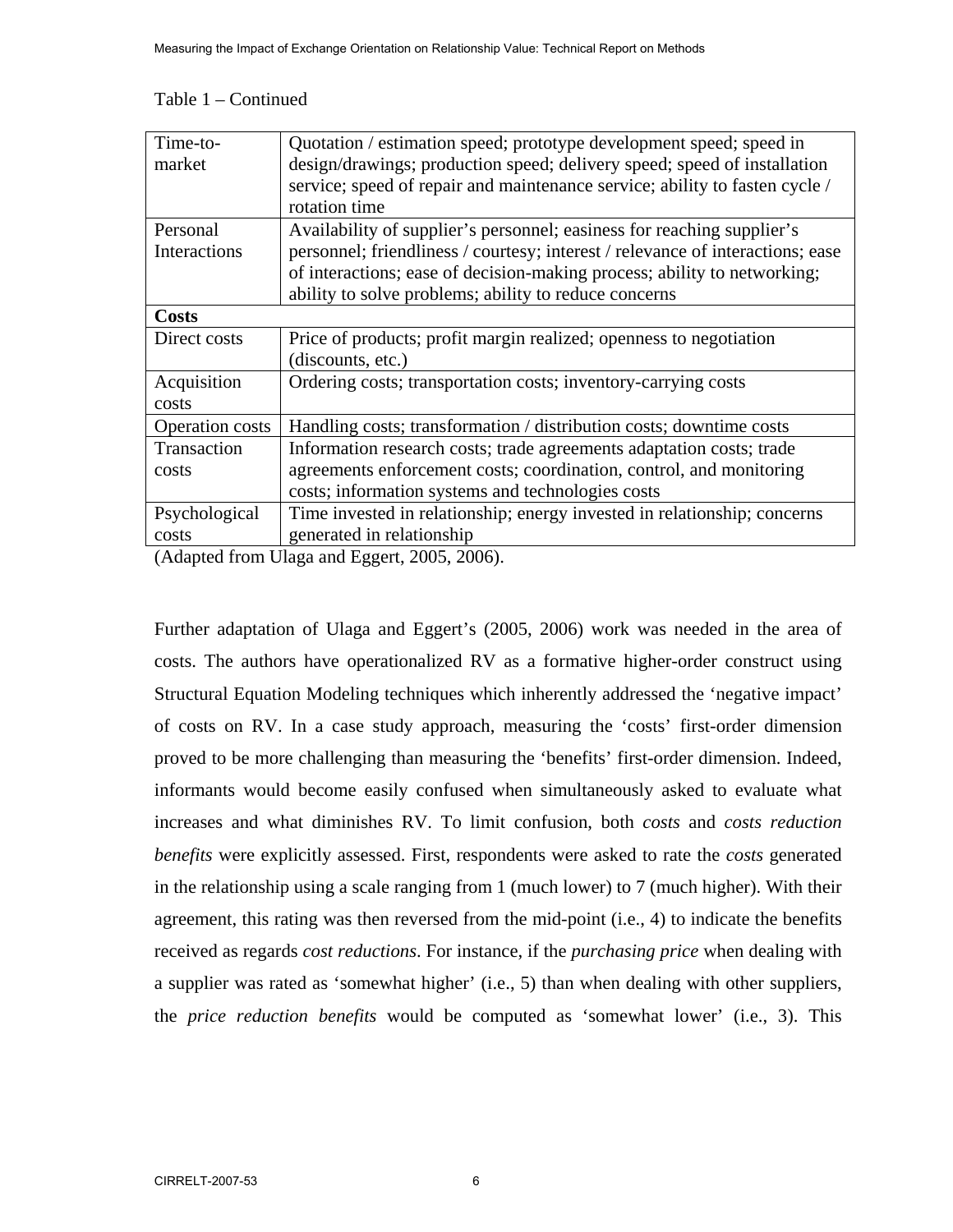adaptation made the conceptualization of RV clearer for informants as the sum of benefits and costs reduction benefits.

On the whole, participants evaluated successively each: (1) indicator, (2) second-order dimension (as an aggregate measure of indicators), (3) first-order dimension (as an aggregate measure of second-order dimensions), and finally (4) they provided an overall rating for the relationship value (as an aggregate measure of all *benefits* and *costs reduction benefits* generated in the relationship). Inconsistencies were controlled at the levels of the first- and second-order dimensions during the collect process. To control for inconsistencies, the ratings provided by participants were compared with a mean that was computed using the weighting coefficients determined in Phase 3. The mean, computed simultaneously in the Excel file used for collecting participants' ratings, was assumed to be close to the face value of the rating provided for the second- and first-order dimensions. When disparities were noticed, which seldom occurred, informants were asked to explain the reason for their occurrence. In most cases, they were due to a slight misunderstanding of the question asked and were corrected by the informants. Due to this rigorous process and the *in-vivo* control for consistency, ratings provided for the overall RV by study participants are considered an acceptable basis for comparison across respondents and across cases.

Phases #3 and #4 in the research protocol included a collect of ratings on the same elements of RV. A sample of questions is first presented for Phase 3 in Annex 2 (Questionnaire A), and the full-length questionnaire is then presented for Phase 4 in Annex 3 (Questionnaire B).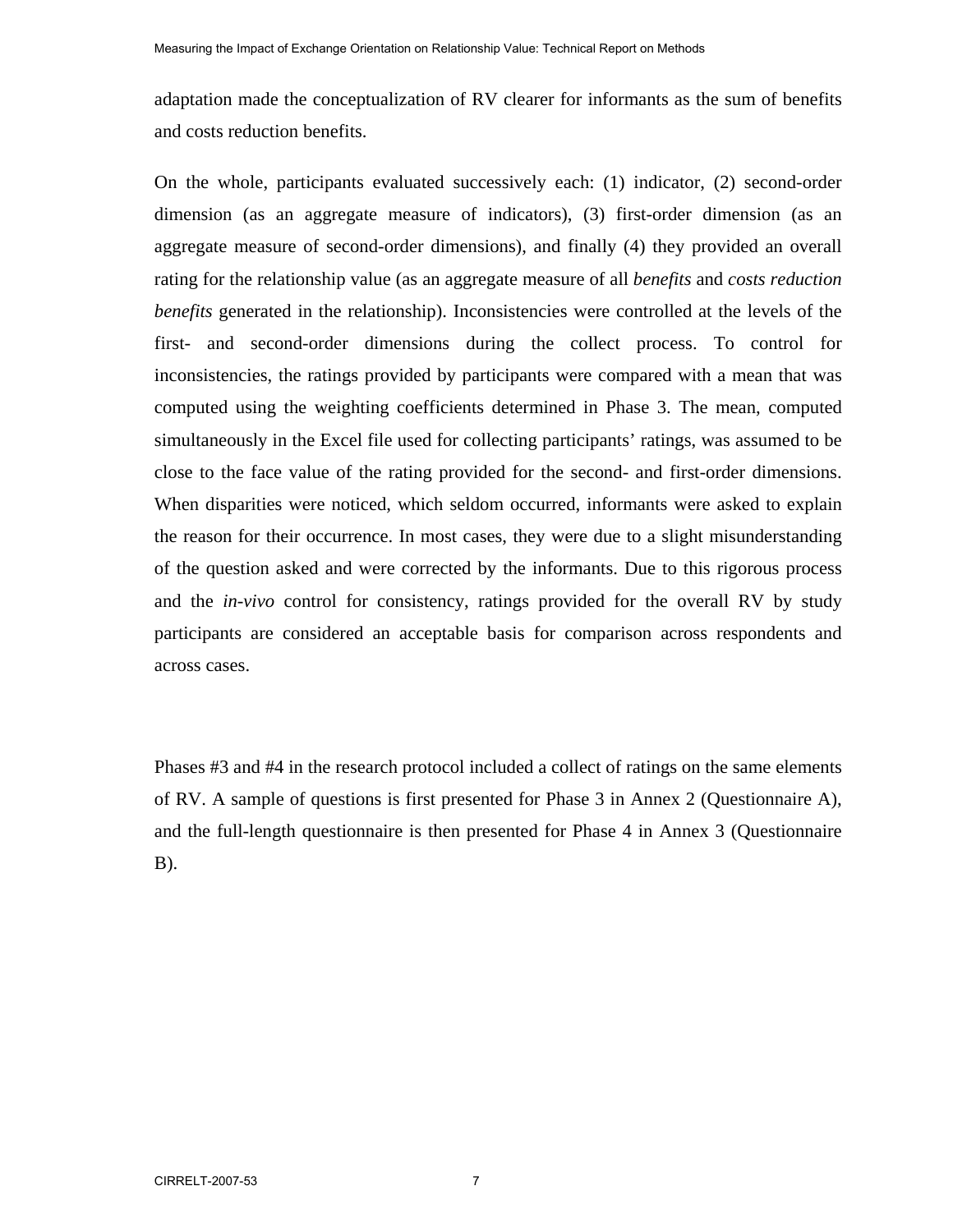#### **2.2.Exchange Orientation (EO)**

The concept of *exchange orientation* (EO) is operationalized into a multidimensional construct using constructs identified in the literature. For each construct under scrutiny, measurement variables are presented below and summarized in Table 2.

*Proximity* – The concept of proximity includes geographic location of organizations (Oerlemans and Meeus 2005; Porter 1998), perceptions of closeness, i.e., the existence of close and working relationships (Håkansson 1982; Nielson 1998), and perceptions of technical and cultural proximity, i.e., similarities in technological background, business practices, language, national culture, and so on (Ahuja 2000; Conway and Swift 2000; Evans and Bridson 2005).

*Interdependence* – Dependence is said to naturally emerge from repeated interaction episodes over time (Dwyer et al. 1987; Macneil 1980) and is defined as the firm's need to maintain the relationship with its partner to achieve its goals (Heide and John 1988). It is determined by the outcomes given '*comparison level for alternatives*', i.e., *'the overall economic, social, and technical outcomes available to the firm from the best alternative exchange relationship'* (Anderson and Narus 1990: 43). Common indicators are the level of irreplaceability of trade partners (Joshi and Stump 1999; Morgan and Hunt 1994; Ruyter et al. 2001), their contribution to one another's sales and profits (Anderson and Weitz 1989; Kim 1999), and the specificity of human and technical assets invested in relationships (Handfield and Bechtel 2002; Haugland 1999; Heide 1994; Nielson 1998). Interdependence characterizes the mutuality (or symmetry) of dependence between firms (Anderson and Narus 1990; Heide and John 1988).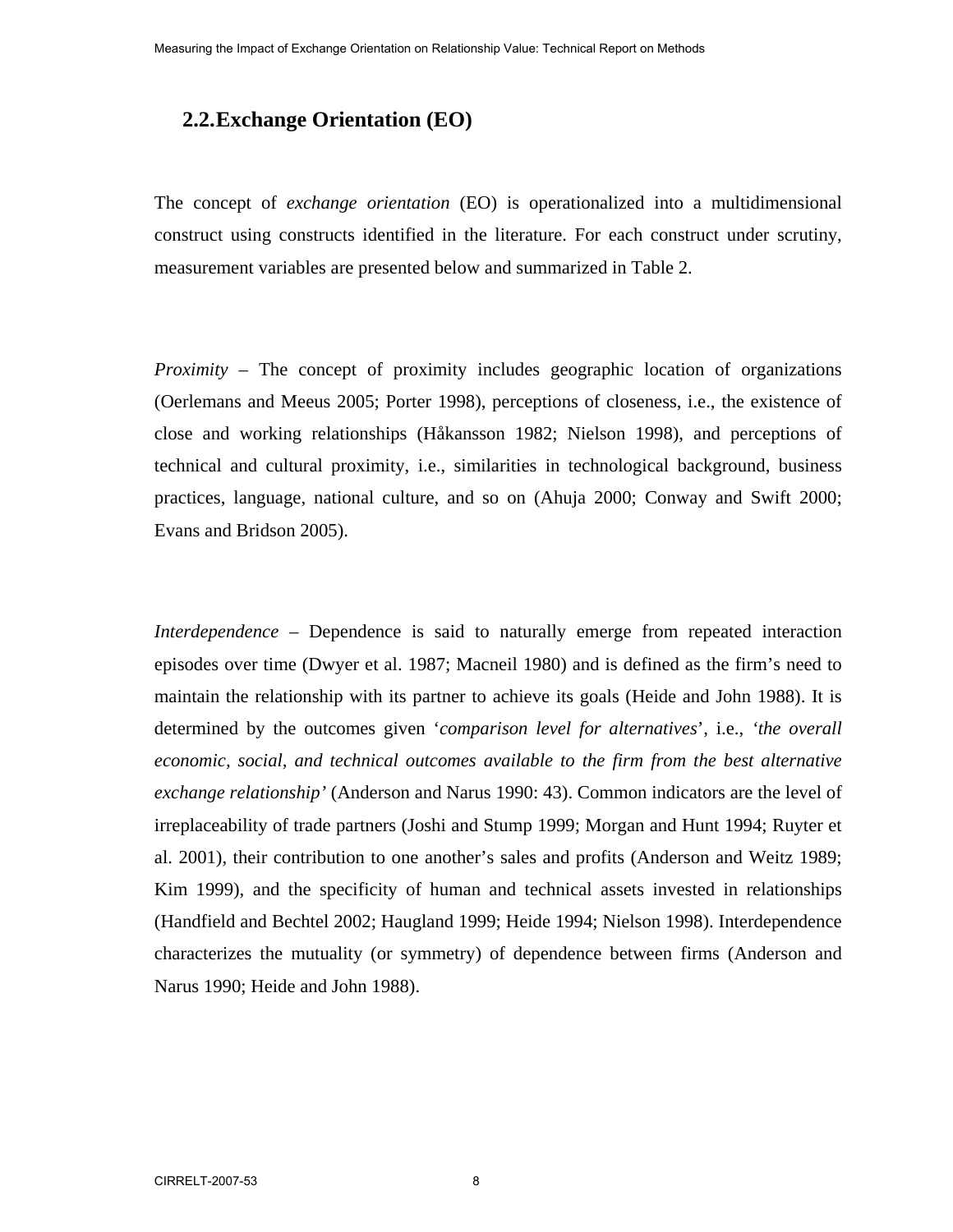*Time orientation* – The time orientation of exchange plays a central role in the transaction costs theory which states that it is possible to reduce opportunistic risks and transaction costs in business by establishing long-term relationships with trade partners (Williamson 1975, 1979). The time orientation of a relationship (short-term vs. long-term) is not only a matter of past duration of the relationship but also of expected continuity over time (Chen and Paulraj 2004; Ganesan 1994; Heide and John 1990; Kumar et al. 1995). In a context of procurement, the time horizon of a relationship is determined by how a manufacturer assesses the effectiveness and profitability of a supplier relationship. The relationship is short-term oriented if the evaluation is made on a transaction-by-transaction basis, and is long-term oriented if the relationship is evaluated over a series of transactions (Joshi and Stump 1999).

*Trust* – Trust has been defined as the willingness to rely on an exchange partner in whom one has confidence (Moorman et al. 1993; Morgan and Hunt 1994). Common to all different definitions used to conceptualize trust is the notion that it constitutes the belief, attitude or expectation that one's partner will act in a predictable manner, will keep his/her word, and will perform actions resulting in positive outcomes (Anderson and Narus 1990; Dwyer et al. 1987; Ruyter et al. 2001; Spekman et al. 2002; Walter et al. 2003). Its development largely depends on interpersonal variables such as shared values, perceived expertise, honesty, benevolence, competence, reliability, and predictability (Handfield and Bechtel 2002; Moorman et al. 1993).

*Commitment* – Relationship commitment has been defined as the belief of an exchange partner that an ongoing relationship with another is so important as to warrant maximum efforts at maintaining it, including short-term sacrifices (Geyskens et al. 1999; Morgan and Hunt 1994). Commitment is often opposed to opportunistic behavior which is defined as the pursuit of self-interest with guile (Joshi and Stump 1999), and translates, for instance, in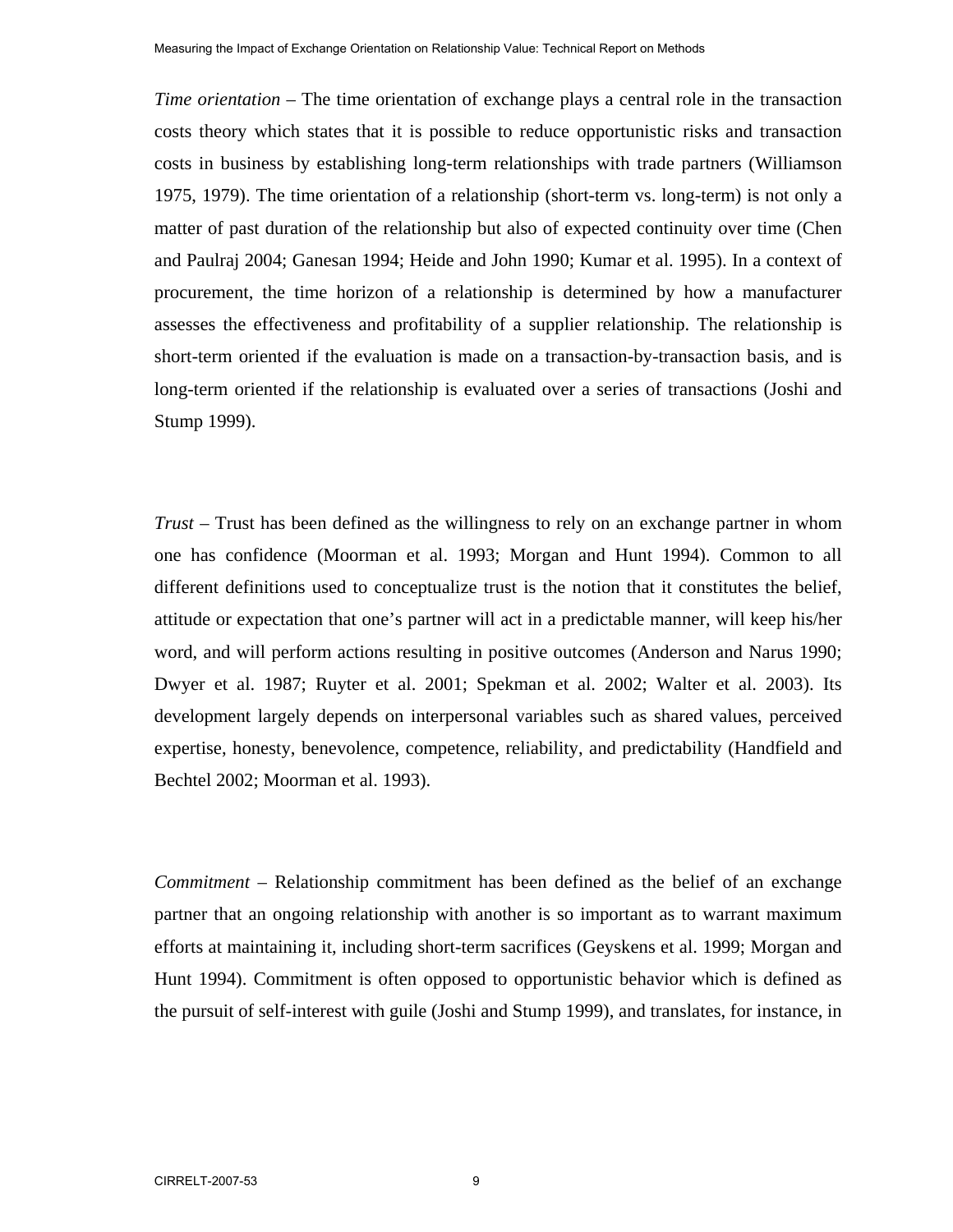withholding or distorting information, failing to fulfill promises or obligations, late payments, and delivery of substandard products (Parkhe 1993).

*Communication* – The extent and depth in which trade partners communicate is revealed by the frequency of information exchange between actors, the type of communication tactics or methods/media used, and the content or type of information, i.e. proprietary, technical or social information (Andersen 2001; Spekman et al. 2002; Tatikonda and Stock 2003; Wiertz et al. 2004). In addition, communication reveals in 'attributes' such as sharing timely and appropriate information (Chen and Paulraj 2004; Kim 1999; Wiertz et al. 2004). Using the concept of information sharing, scholars insist on the importance of two-way dyadic interchanges, i.e., the reciprocity (or symmetry) in information exchange between buyers and sellers (Chen and Paulraj 2004; Ruyter et al. 2001). Overall, higher levels of communication are reflected by communication that is more interpersonal, that has greater frequency, and that transmits richer and more complex information (Tatikonda and Stock 2003).

*Cooperation* – Cooperation has been defined as the extent to which trade partners voluntarily undertake similar or complementary actions to achieve mutual or singular outcomes with expected reciprocation over time (Anderson and Narus 1990). Cooperation emerges when firms' goals are compatible (Parsons 2002), and translates into joint action and conflict solving. Joint action is defined as the extent in which parties undertake similar or complementary actions jointly rather than unilaterally (Heide and John 1990; Kim 1999). Conflict solving is the search for '*mutually acceptable compromises without having to resort to formal procedures*' (Ruyter et al. 2001: 274).

*Regulation –* The mechanisms used to develop and control relationships have been especially developed under the power/influence approach (e.g., Gaski and Nevin 1985) and the contractual approach (e.g., Lusch and Brown 1996). First, power has been defined as the ability of an entity to control or influence the behavior of another entity or to impose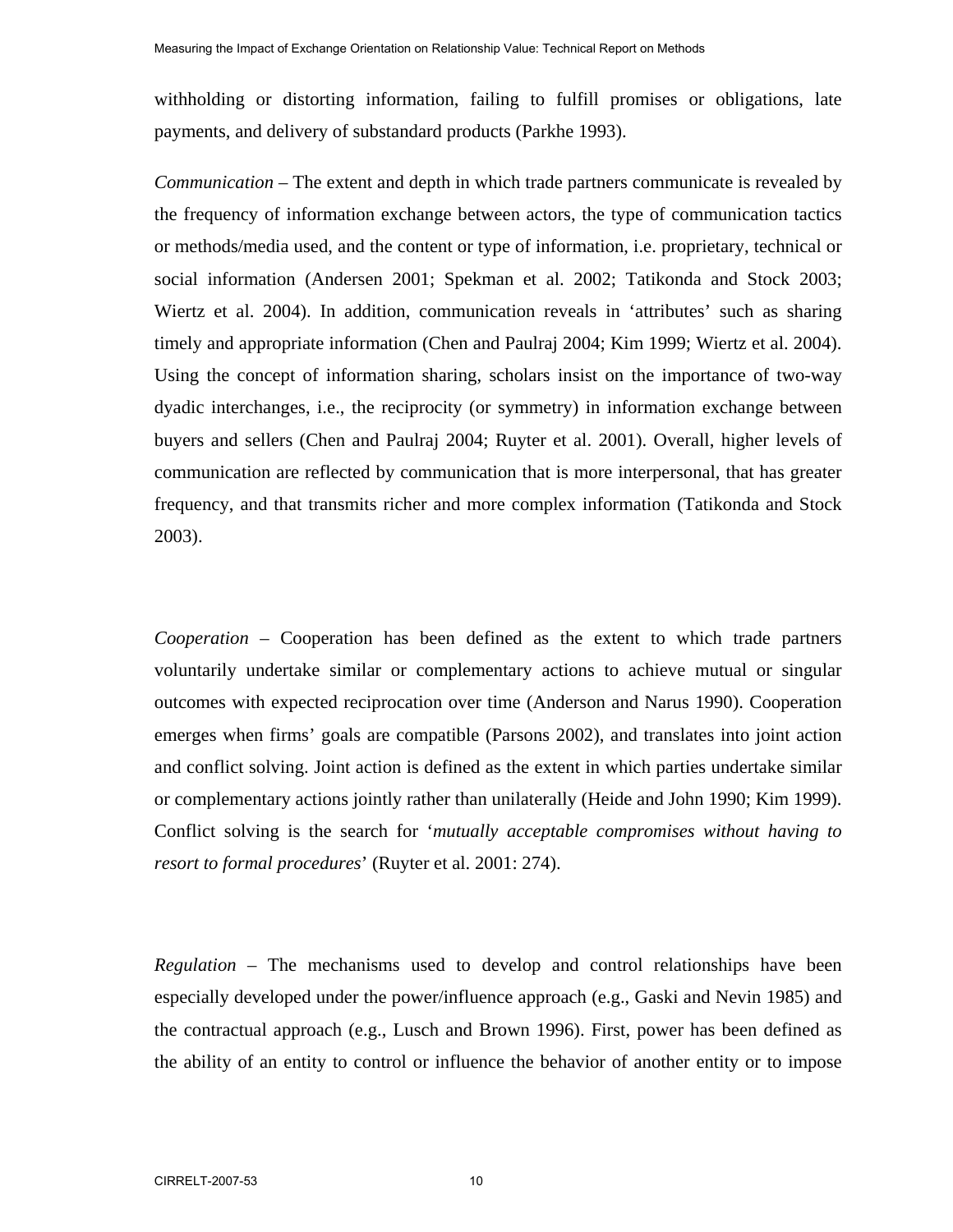one's will on others (Dwyer et al. 1987; Lusch and Brown 1982). The use of power among firms is translated into influence strategies which can either be coercive (e.g., promises, threats, and legalistic pleas) or non-coercive (e.g., information exchange, requests, recommendations, and discussions about business strategy) (Brown et al. 1995; Frazier and Rody 1991). Second, the level of bureaucracy characterizing the exchange is determined by the importance of centralization (i.e., the degree of vertical control in the relationship or the degree to which decision-making authority is concentrated, as opposed to shared, within the channel system), and formalization (i.e., the extent to which decision making is regulated by explicit rules and procedures) (Boyle and Dwyer 1995; Geyskens et al. 1999; Heide and John 1992). Finally, contractual agreements are said to vary along a continuum ranging from the 'explicit' (when they are formalized by written contracts establishing legal bonds) to the 'implicit' or 'normative' (when based on social bonds and expected behaviors) (Lusch and Brown 1996).

*Coordination* – Coordination refers to the way activities, resources and competences of firms are planned and coordinated in the exchange process. The levels of logistics and resources integration between firms and interpenetration of their boundaries determine interfirm coordination (Harland et al. 2004; Heide and John 1990). In addition, information technologies play a central role because they enable functional, geographical, and intertemporal coordination of managerial decisions (Shapiro 2001). Thus, higher levels of coordination and planning in IRs are associated with an extended use of the Internet (e.g., for email exchange and funds transfer), and with the use of various inter-organizational information systems such as Vendor-Managed or Co-Managed Inventory systems (VMI/CMI) (e.g., Gallivan and Depledge 2003).

*Structure (Structural Embeddedness) –* The 'interaction approach' has established that transactions can only be examined as episodes in often long-term, embedded, and complex interfirm relationships (Hakansson 1982). The network organization is then perceived as an 'aggregate structure' of interconnected business relationships (Håkansson and Snehota 1995). Close to 'interconnectedness', 'connectivity', and 'network complexity' which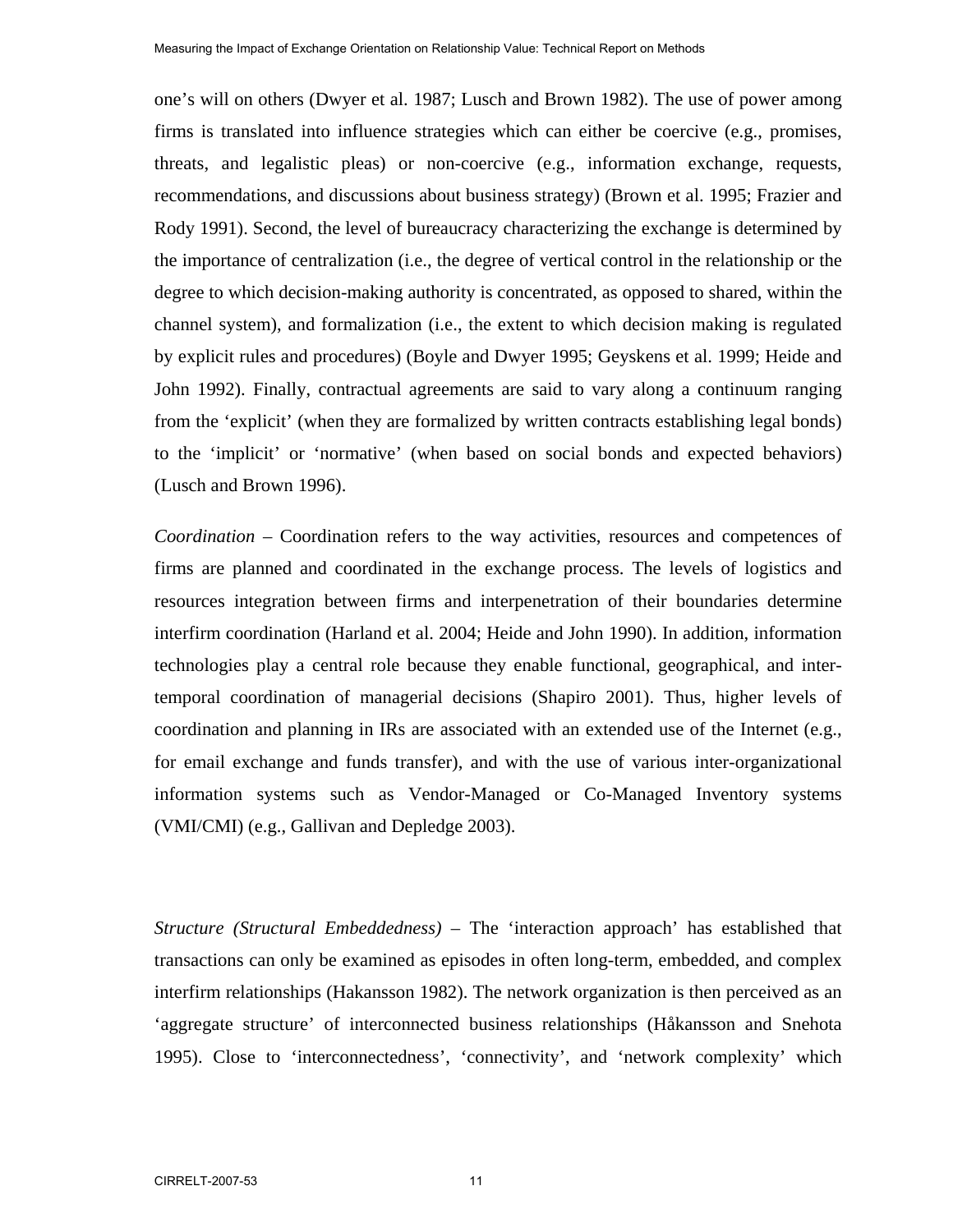describe the links that lie within a network (Abrahamson and Fombrun 1992; Antia and Frazier 2001), structural embeddedness represents '*the extent to which a dyad's mutual contacts are connected to one another*' (Jones et al. 1997: 924).

|  |  | Table $2$ – Measure for exchange orientation (EO) |  |
|--|--|---------------------------------------------------|--|
|  |  |                                                   |  |

| <b>Constructs</b>          | <b>References</b>                                          |
|----------------------------|------------------------------------------------------------|
| Variables measured         |                                                            |
| <b>Proximity</b>           |                                                            |
| Closeness                  | (Håkansson 1982; Nielson 1998)                             |
| Geographic proximity       | (Oerlemans and Meeus 2005; Porter 1998)                    |
| Cultural proximity         | (Conway and Swift 2000; Evans and Bridson 2005)            |
| Technical proximity        | (Ahuja 2000)                                               |
| Interdependence            |                                                            |
| Technical specificity      | (Handfield and Bechtel 2002; Haugland 1999; Heide 1994;    |
| Human specificity          | Nielson 1998)                                              |
| Irreplaceability           | (Joshi and Stump 1999; Morgan and Hunt 1994; Ruyter et al. |
|                            | 2001)                                                      |
| Contribution to one        | (Anderson and Weitz 1989; Kim 1999)                        |
| another's business         |                                                            |
| Mutuality of dependence    | (Anderson and Narus 1990; Heide and John 1988)             |
| <b>Time Orientation</b>    |                                                            |
| Duration                   | (Chen and Paulraj 2004; Ganesan 1994; Heide and John       |
| <b>Expected continuity</b> | 1990; Kumar et al. 1995)                                   |
| Time horizon/evaluation    | (Joshi and Stump 1999)                                     |
| <b>Trust</b>               |                                                            |
| Benevolence, honesty,      | (Anderson and Narus 1990; Dwyer et al. 1987; Handfield     |
| competence, reliability,   | and Bechtel 2002; Moorman et al. 1993; Spekman et al.      |
| predictability             | 2002; Walter et al. 2003)                                  |
| Shared values              | (Heide and John 1992; Morgan and Hunt 1994)                |
| <b>Commitment</b>          |                                                            |
| Willingness to maintain    | (Geyskens et al. 1999; Kumar et al. 1994; Morgan and Hunt  |
| relationship / Propensity  | 1994)                                                      |
| to leave relationship      |                                                            |
| Opportunism                | (Joshi and Stump 1999; Parkhe 1993)                        |
| Communication              |                                                            |
| Frequency of exchange;     | (Andersen 2001; Spekman et al. 2002; Tatikonda and Stock   |
| Used Media; Content of     | 2003; Wiertz et al. 2004)                                  |
| information                |                                                            |
| Quality of information     | (Chen and Paulraj 2004; Kim 1999; Wiertz et al. 2004)      |
| Symmetry / Reciprocity     | (Chen and Paulraj 2004; Ruyter et al. 2001)                |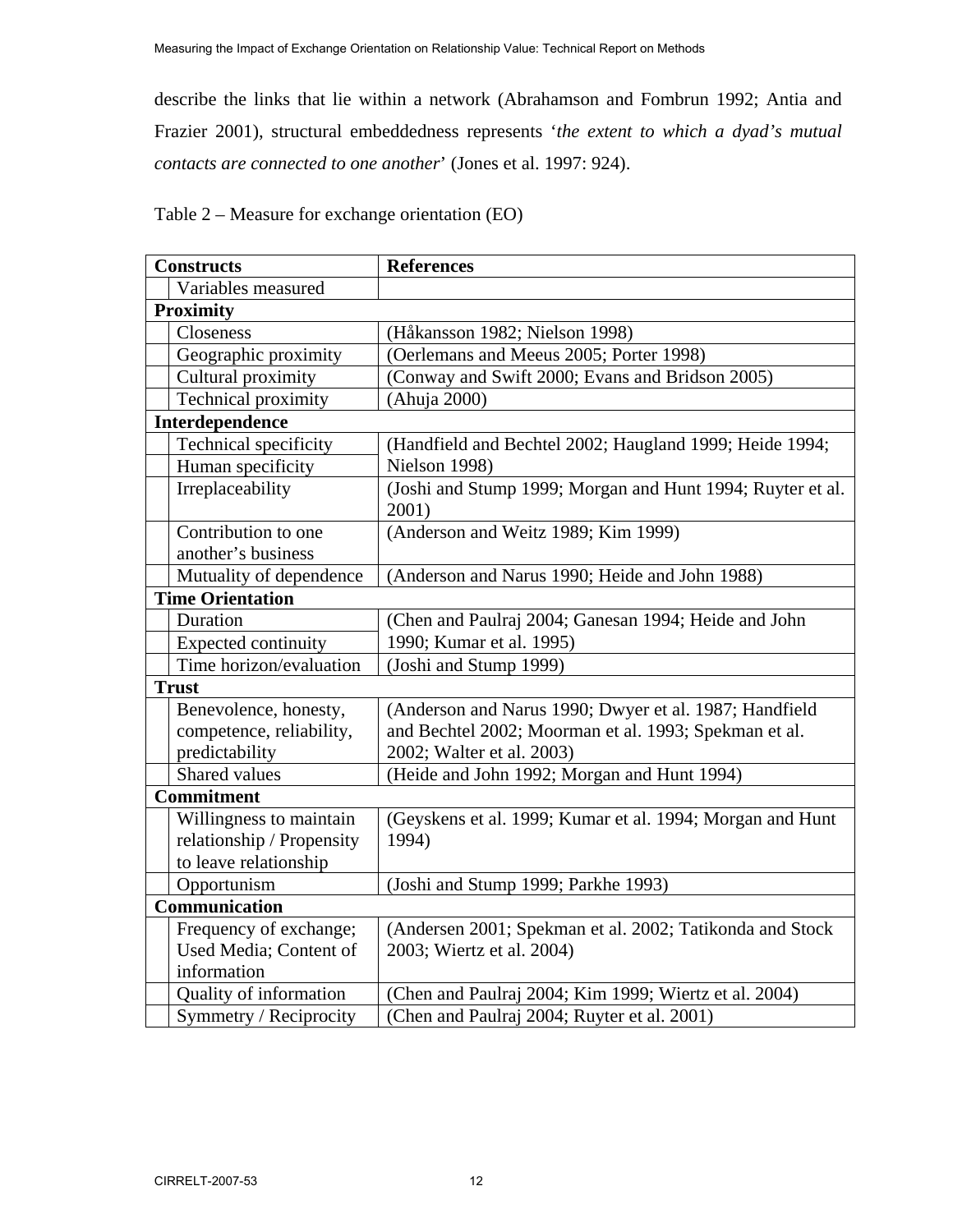#### Table 2 – Continued

| Cooperation                         |                                                                                          |  |
|-------------------------------------|------------------------------------------------------------------------------------------|--|
| Willingness to work                 | (Anderson and Narus 1990; Morgan and Hunt 1994;                                          |  |
| together                            | Tatikonda and Stock 2003)                                                                |  |
| Joint action                        | (Heide and John 1990; Kim 1999)                                                          |  |
| Goal congruence                     | (Parsons 2002)                                                                           |  |
| Conflict solving / mutual           | (Achrol 1997; Ruyter et al. 2001).                                                       |  |
| accommodation                       |                                                                                          |  |
| <b>Regulation</b>                   |                                                                                          |  |
| Use of power; influence             | (Brown et al. 1995; Dwyer et al. 1987; Frazier and Rody                                  |  |
| strategy                            | 1991; Gaski and Nevin 1985; Lusch and Brown 1982)                                        |  |
| Centralization of                   | (Boyle and Dwyer 1995; Geyskens et al. 1999; Heide and                                   |  |
| authority; formalization            | John 1992; Lusch and Brown 1996)                                                         |  |
| of decision-making                  |                                                                                          |  |
| Specification of trade              | (Handfield and Bechtel 2002; Lusch and Brown 1996)                                       |  |
| agreements                          |                                                                                          |  |
| <b>Coordination</b>                 |                                                                                          |  |
| Resources integration               | (Harland et al. 2004)                                                                    |  |
| Interpenetration of                 | (Heide and John 1990)                                                                    |  |
| organizational                      |                                                                                          |  |
| boundaries                          |                                                                                          |  |
| Use of inter-                       | (Gallivan and Depledge 2003; Shapiro 2001)                                               |  |
| organizational                      |                                                                                          |  |
| information systems                 |                                                                                          |  |
| Logistics integration               | (Chen and Paulraj 2004)                                                                  |  |
| <b>Structure</b>                    |                                                                                          |  |
| Structure of supply chain           | (Antia and Frazier 2001; Hakansson 1982; Håkansson and                                   |  |
|                                     |                                                                                          |  |
| Transparency of supply              | Snehota 1995)                                                                            |  |
| chain                               |                                                                                          |  |
| Interconnectedness;<br>embeddedness | (Abrahamson and Fombrun 1992; Antia and Frazier 2001;<br>Jones et al. 1997; Ritter 2000) |  |

Generally, the measure developed for exchange orientation (EO) includes variables that were tested empirically in the supporting literature either in industrial or services contexts. However, some variables needed to be adapted to practices in the wood products context due to a lack of information in the literature. This was the case for joint action in order to define more precisely on what firms can cooperate and for the type of trade agreements regulating relationships. A list of possible cooperative practices and a list of possible trade agreements were defined with respondents during open-ended interviews, and then used in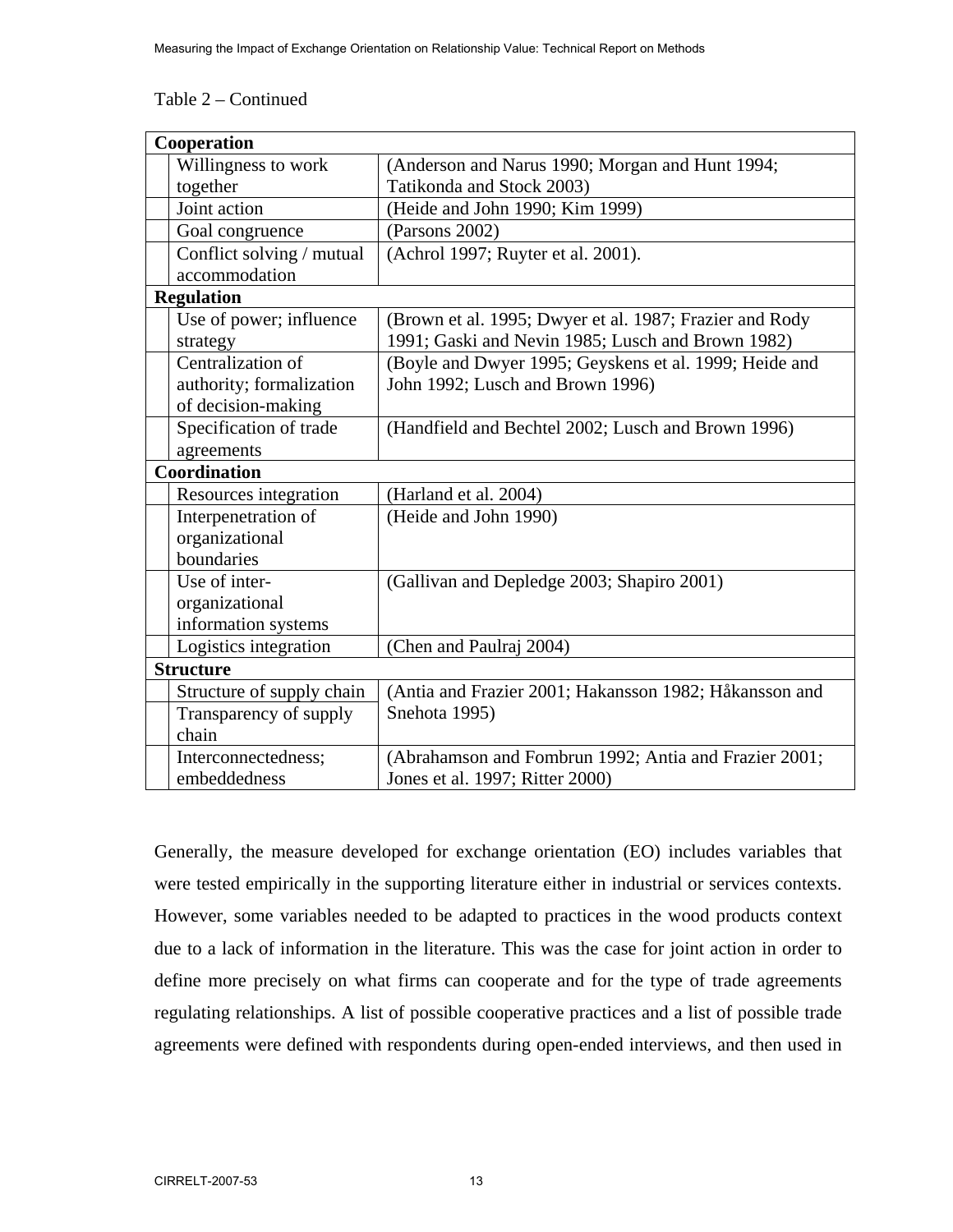the questionnaire. Elements in these lists were either individually rated or qualitatively assessed by study participants.

For each construct used to assess EO, study participants provided an aggregate measure reflecting all the variables included in the measure. Because each respondent was provided with a similar platform upon which to answer questions, it is believed that responses can be compared across informants and across cases.

# **Conclusion**

This document presents some of the methodological developments undertaken for a case study about the impact of *exchange orientation* on *relationship value* in the North American supply chain of structural wood products for residential construction. In particular, it targets the measurement process for the two constructs under scrutiny in the research context. Lefaix-Durand et al. (2007) contains complete information on the purpose, methods, results and contributions of the case study.

The measure development and the research protocol for the case study are specifically designed for investigations in the wood products industry. However, these methodological developments can be applied to other industrial or service business-to-business contexts with the required adaptations. In this sense, they represent an important methodological contribution to research on customer-supplier relationships as a means of value creation.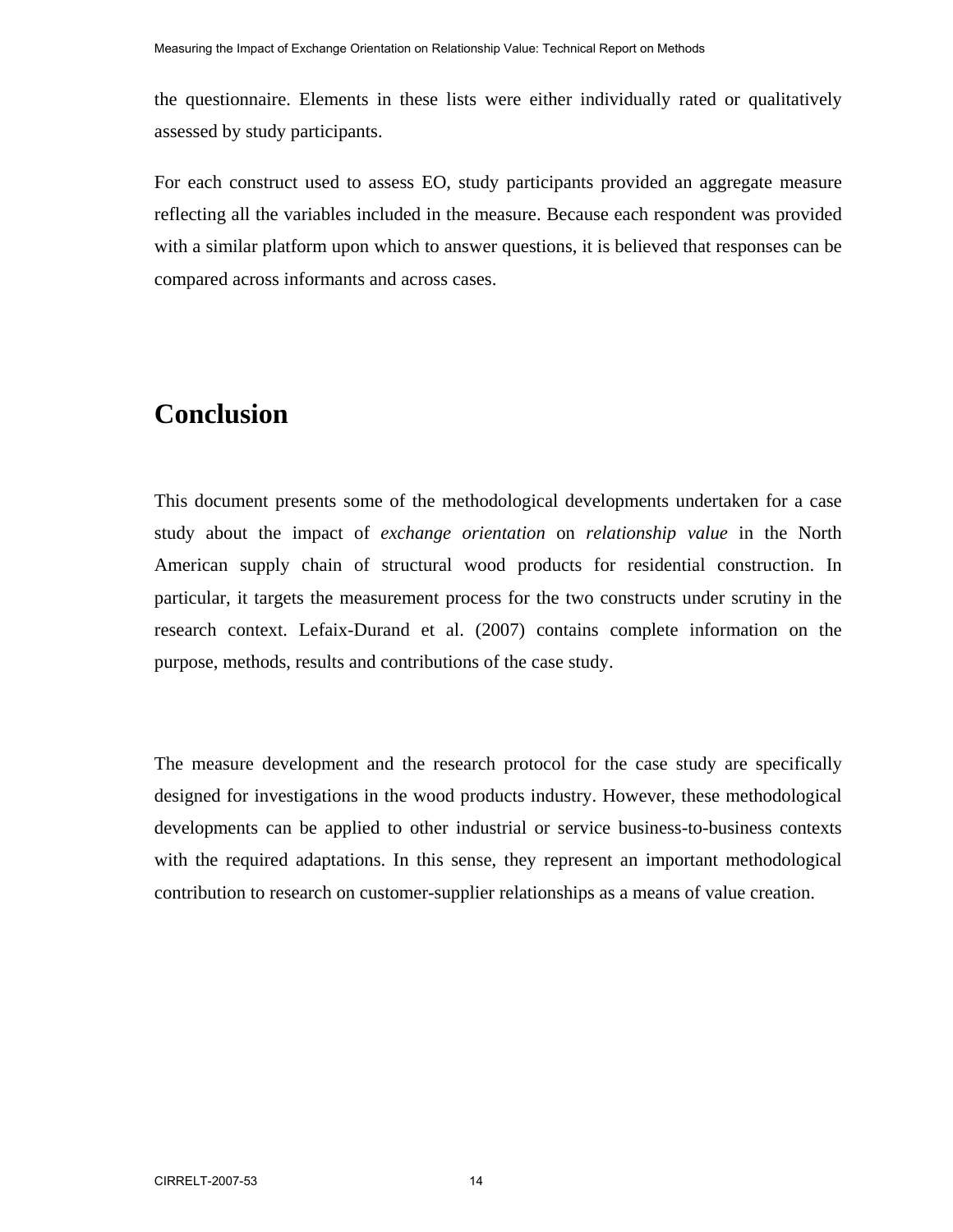# **Bibliography**

- Abrahamson, E. and Fombrun, C. J. (1992). Forging the iron cage: Interorganizational networks and the production of macro-culture, *The Journal of Management Studies,* 29 (2), 175-94.
- Achrol, R. S. (1997). Changes in the theory of interorganizational relations in marketing: Toward a network paradigm, *Journal of the Academy of Marketing Science,* 25 (1), 56-71.
- Ahuja, G. (2000). Collaboration networks, structural holes, and innovation: A longitudinal study, *Administrative Science Quarterly,* 45 (3), 425-55.
- Andersen, P. H. (2001). Relationship development and marketing communication: An integrative model, *The Journal of Business & Industrial Marketing,* 16 (3), 167.
- Anderson, E. and Weitz, B. (1989). Determinants of continuity in conventional industrial channel dyads, *Marketing Science,* 8 (4), 310-23.
- Anderson, J. C. and Narus, J. A. (1990). A model of distributor firm and manufacturer firm working partnerships, *Journal of Marketing,* 54 (1), 42-58.
- Antia, K. D. and Frazier, G. L. (2001). The severity of contract enforcement in interfirm channel relationships, *Journal of Marketing,* 65 (4), 67-81.
- Boyle, B. A. and Dwyer, F. R. (1995). Power, bureaucracy, influence, and performance their relationships in industrial distribution channels, *Journal of Business Research,* 32 (3), 189-200.
- Brown, J. R., Lusch, R. F., and Nicholson, C. Y. (1995). Power and relationship commitment: Their impact on marketing channel member performance, *Journal of Retailing,* 71 (4), 363-92.
- Chen, I. J. and Paulraj, A. (2004). Towards a theory of supply chain management: The constructs and measurements, *Journal of Operations Management,* 22 (2), 119-50.
- Conway, T. and Swift, J. S. (2000). International relationship marketing the importance of psychic distance, *European Journal of Marketing,* 34 (11/12), 1391.
- Dwyer, F. R., Schurr, P. H., and Oh, S. (1987). Developing buyer-seller relationships, *Journal of Marketing,* 51 (2), 11-27.
- Eisenhardt, K. M. (1989). Building theories from case study research, *The Academy of Management Review,* 14 (4), 532-50.
- Evans, J. and Bridson, K. (2005). Explaining retail offer adaptation through psychic distance, *International Journal of Retail & Distribution Management,* 33 (1), 69.
- Frazier, G. L. and Rody, R. C. (1991). The use of influence strategies in interfirm relationships in industrial product channels, *Journal of Marketing,* 55 (1), 52-69.
- Gallivan, M. J. and Depledge, G. (2003). Trust, control and the role of interorganizational systems in electronic partnerships, *Information Systems Journal,* 13 (2), 159-90.
- Ganesan, S. (1994). Determinants of long-term orientation in buyer-seller relationships, *Journal of Marketing,* 58 (2), 1-19.
- Gaski, J. F. and Nevin, J. R. (1985). The differential effects of exercised and unexercised power sources in a marketing channel, *Journal of Marketing Research,* 22 (2), 130- 42.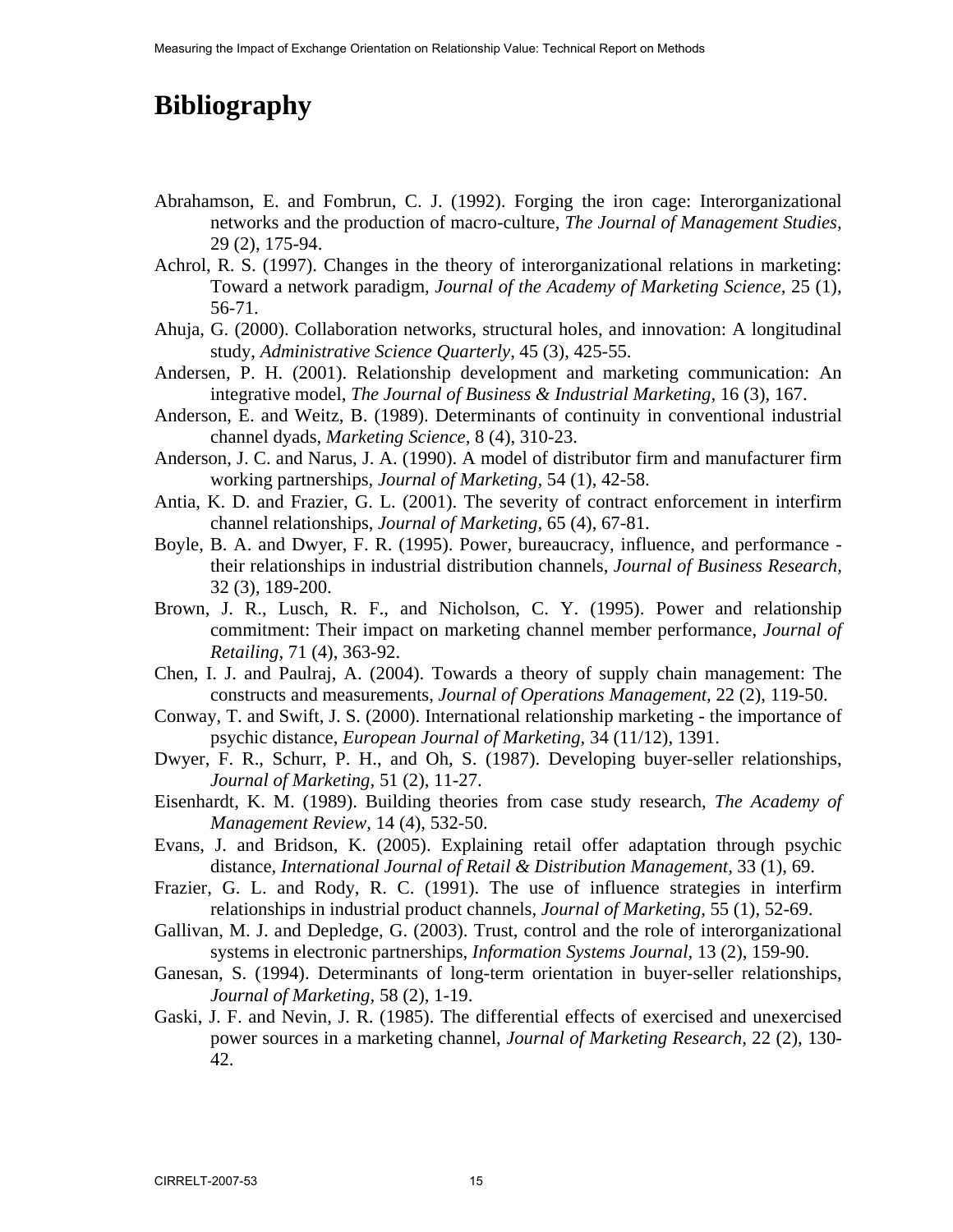- Geyskens, I., Steenkamp, J.-B. E. M., and Kumar, N. (1999). A meta-analysis of satisfaction in marketing channel relationships, *Journal of Marketing Research,* 36 (2), 223-39.
- Hakansson, H. *International marketing and purchasing of industrial goods: An interaction approach*; Chichester. Wiley, 1982, pp.
- Håkansson, H. *International marketing and purchasing of industrial goods: An interaction approach*; Chichester. Wiley, 1982, pp.
- Håkansson, H. and Snehota, I. *Developing relationships in business marketing*; London. Routledge, 1995, pp.
- Handfield, R. B. and Bechtel, C. (2002). The role of trust and relationship structure in improving supply chain responsiveness, *Industrial Marketing Management,* 31, 367-82.
- Harland, C., Zheng, J., Johnsen, T., and Lamming, R. (2004). A conceptual model for researching the creation and operation of supply networks, *British Journal of Management,* 15, 1–21.
- Haugland, S. A. (1999). Factors influencing the duration of international buyer–seller relationships, *Journal of Business Research,* 46, 273–80.
- Heide, J. B. and John, G. (1988). The role of dependence balancing in safeguarding transactions, *Journal of Marketing,* 52 (1), 20.
- --- (1990). Alliances in industrial purchasing: The determinants of joint action in buyerseller relationships, *Journal of Marketing Research,* 27 (1), 24.
- --- (1992). Do norms matter in marketing relationships?, *Journal of Marketing,* 56 (2), 32- 44.
- Heide, J. B. (1994). Interorganizational governance in marketing channels, *Journal of Marketing,* 58 (1), 71.
- Jones, C., Hesterly, W. S., and Borgatti, S. P. (1997). A general theory of network governance: Exchange conditions and social mechanisms, *The Academy of Management Review,* 22 (4), 911-45.
- Joshi, A. W. and Stump, R. L. (1999). Determinants of commitment and opportunism: Integrating and extending insights from transaction cost analysis and relational exchange theory, *Revue Canadienne des Sciences de l'Administration,* 16 (4), 334- 52.
- Kim, K. (1999). On determinants of joint action in industrial distributor-supplier relationships: Beyond economic efficiency, *International Journal of Research in Marketing* 16, 217-36.
- Kumar, N., Hibbard, J. D., and Stern, L. W. (1994). An empirical assessment of the nature and consequences of marketing channel intermediary commitment.
- Kumar, N., Scheer, L. K., and Steenkamp, J.-B. E. M. (1995). The effects of perceived interdependence on vulnerable resellers, *Journal of Marketing Research,* 32 (August), 348-56.
- Lefaix-Durand, A., Kozak, R., Poulin, D., and Beauregard, R. (2007). Superior relationship value in the trade of wood products: A transactional or relational exchange orientation?, *Industrial Marketing Management,* (submitted for publication in December).
- Lusch, R. F. and Brown, J. R. (1982). A modified model of power in the marketing channel, *Journal of Marketing Research,* 19, 312-24.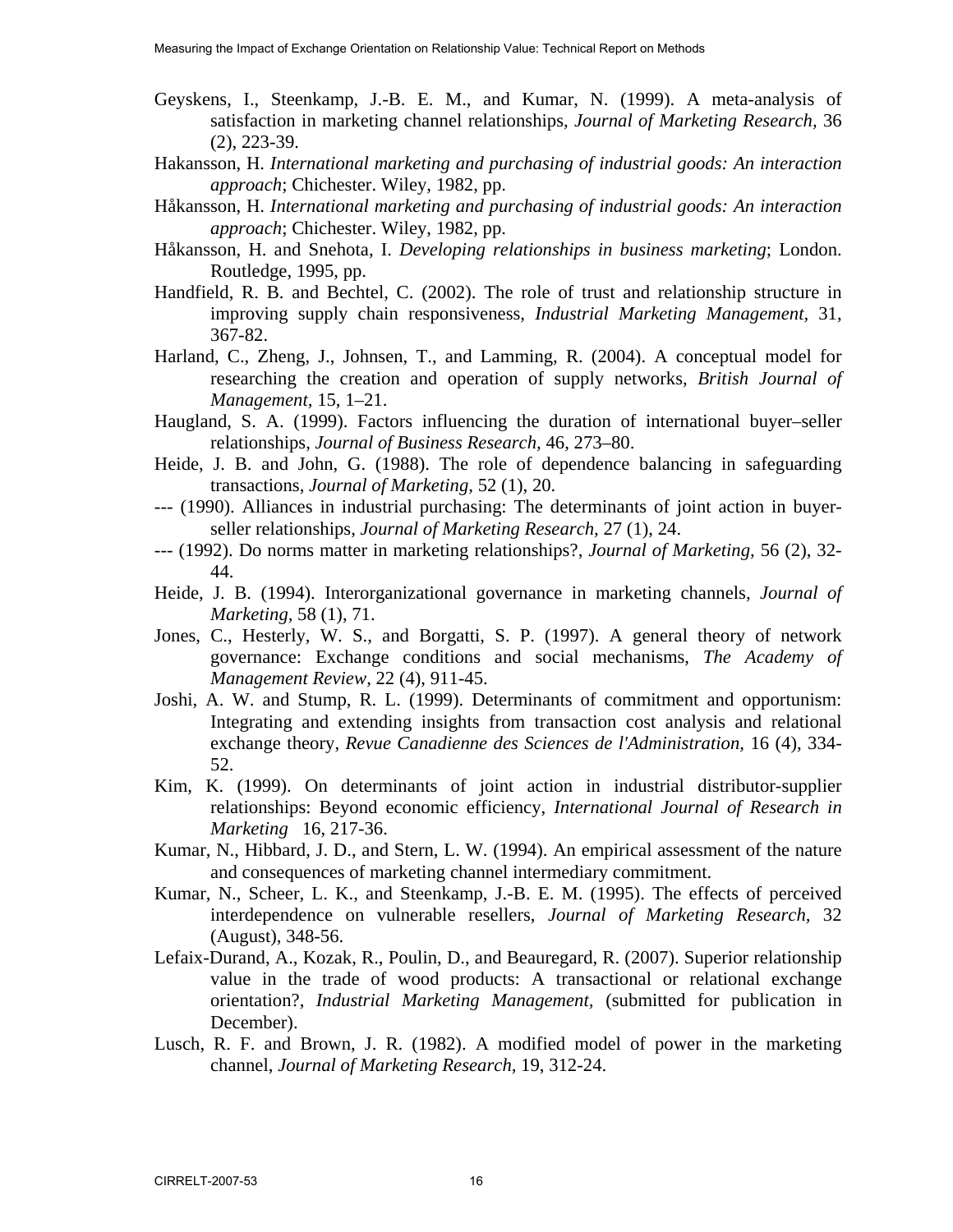- --- (1996). Interdependency, contracting, and relational behavior in marketing channels, *Journal of Marketing,* 60 (4), 19-38.
- Macneil, I. *The new social contract, an inquiry into modern contractual relations*; New Haven, CT. Yale University Press, 1980, pp.
- Moorman, C., Deshpande, R., and Zaltman, G. (1993). Factors affecting trust in market research relationships, *Journal of Marketing,* 57 (1), 81-91.
- Morgan, R. M. and Hunt, S. D. (1994). The commitment-trust theory of relationship marketing, *Journal of Marketing,* 58 (3), 20-38.
- Nielson, C. (1998). An empirical investigation of the role of 'closeness' in industrial buyer seller relationships, *Eur J Mark,* 32 (5/6), 441-63.
- Oerlemans, L. A. G. and Meeus, M. T. H. (2005). Do organizational and spatial proximity impact on firm performance?, *Regional Studies,* 39 (1), 89-104.
- Parkhe, A. (1993). Strategic alliance structuring: A game theoretic and transaction cost examination of interfirm cooperation, *Academy of Management Journal,* 36 (4), 794.
- Parsons, A. L. (2002). What determines buyer-seller relationship quality? An investigation from the buyer's perspective, *Journal of Supply Chain Management,* 38 (2), 4-12.
- Porter, M. E. (1998). Clusters and the new economics of competition, *Harvard Business Review,* 76 (6), 77-85.
- Ravald, A. and Grönroos, C. (1996). The value concept and relationship marketing, *European Journal of Marketing,* 30 (2), 19-30.
- Ritter, T. (2000). A framework for analyzing interconnectedness of relationships, *Industrial Marketing Management,* 29 (4), 317-26.
- Ruyter, K. d., Moorman, L., and Lemmink, J. (2001). Antecedents of commitment and trust in customer–supplier relationships in high technology markets, *Industrial Marketing Management,* 30, 271–86.
- Shapiro, J. F. (2001). Modeling and it perspectives on supply chain integration, *Information Systems Frontiers,* 3 (4), 455-64.
- Spekman, R. E., Spear, J., and Kamauff, J. (2002). Supply chain competency: Learning as a key component, *Supply Chain Management,* 7 (1), 41.
- Tatikonda, M. V. and Stock, G. N. (2003). Product technology transfer in the upstream supply chain, *Journal of Product Innovation Management,* 20, 444–67.
- Ulaga, W. (2003). Capturing value creation in business relationships: A customer perspective, *Industrial Marketing Management,* 32 (8), 677-93.
- Walter, A., Müller, T. A., Helfert, G., and Ritter, T. (2003). Functions of industrial supplier relationships and their impact on relationship quality, *Industrial Marketing Management,* 32, 159– 69.
- Wiertz, C., Ruyter, K. d., Keenb, C., and Streukensa, S. (2004). Cooperating for service excellence in multichannel service systems an empirical assessment, *Journal of Business Research* 57, 424- 36.

Williamson, O. E. *Markets and hierarchies*; New York. Free Press 1975, pp.

- --- (1979). Transaction-cost economics: The governance of contractual relations, *The Journal of Law and Economics*, 233-60.
- Yin, R. K. *Case study research design and methods*. 3rd edition, Sage Publications Inc, 2003, pp 181.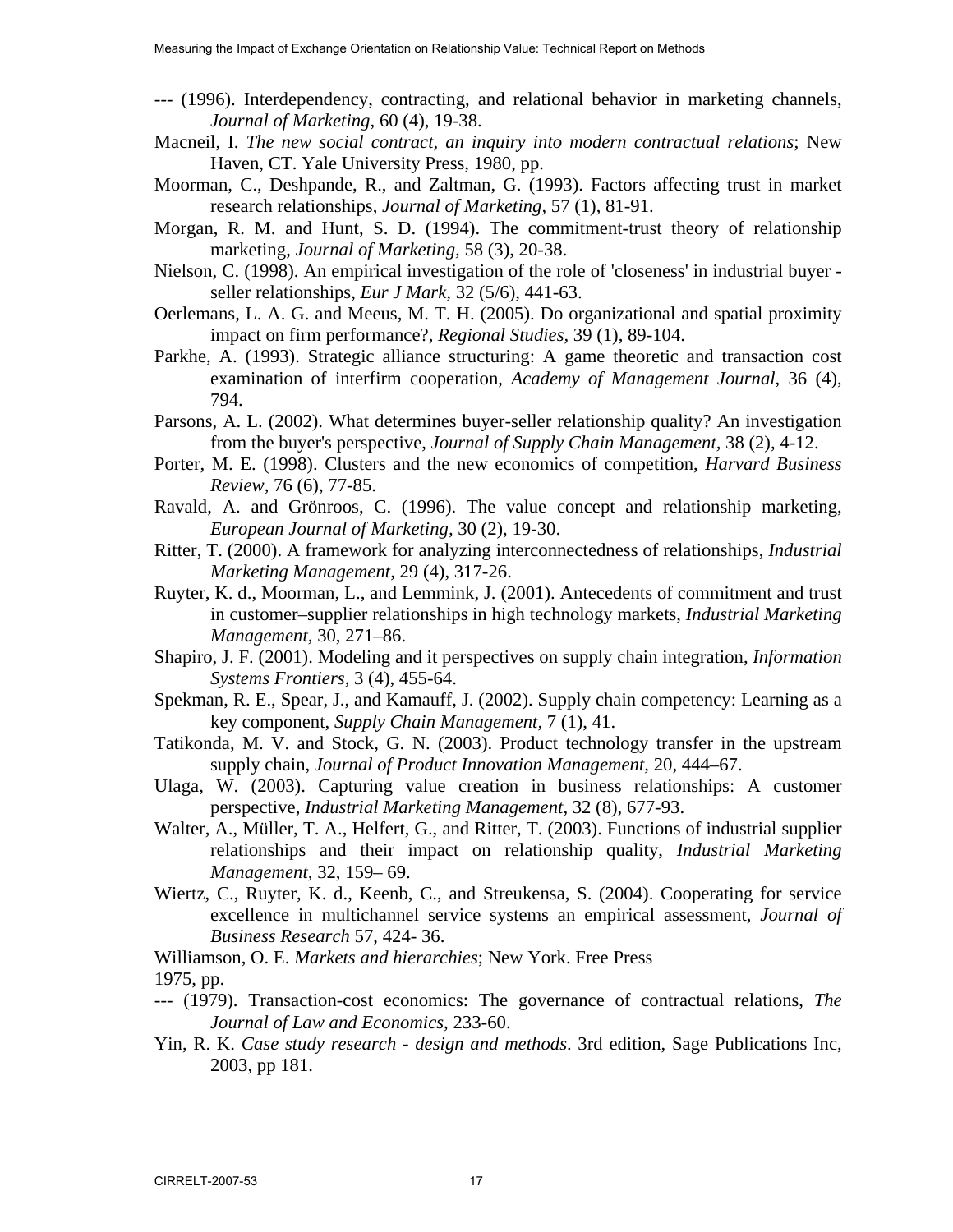# **Annex 1 – Interview Guide**

Interview Guide – Phase #1. Discussing and adapting the measure of RV

## **1. Value of customer**

*(The value your customers represent for your company)* 

Q. – How would you define an important/interesting customer? In other words, what is a high value relationship with a customer?

Q. – On the contrary, how would you describe a customer who is of little interest for your company? In other words, what is a low value customer relationship?

## **2. Value for customer**

*(The value you deliver to your customers)* 

Q. – How would you describe the value you deliver to your customers? In other words, what makes you competitive on the market? What are the strengths of your offer?

Q. – And your weaknesses? What has made you lose business opportunities in the past? Do you know what your competitors offer that you do not?

Q. – Considering the following matrix with exchange orientation/value axis, thank you for selecting and positioning intuitively two customers to whom you consider delivering a high value and two other customers for whom the value you deliver is significantly lower.

In theory, the value of a relationship with a supplier is seen as a trade-off between:

- perceived benefits on...:

- \* products
- \* services
- \* delivery
- \* time-to-market
- \* know-how/innovation
- \* personal interactions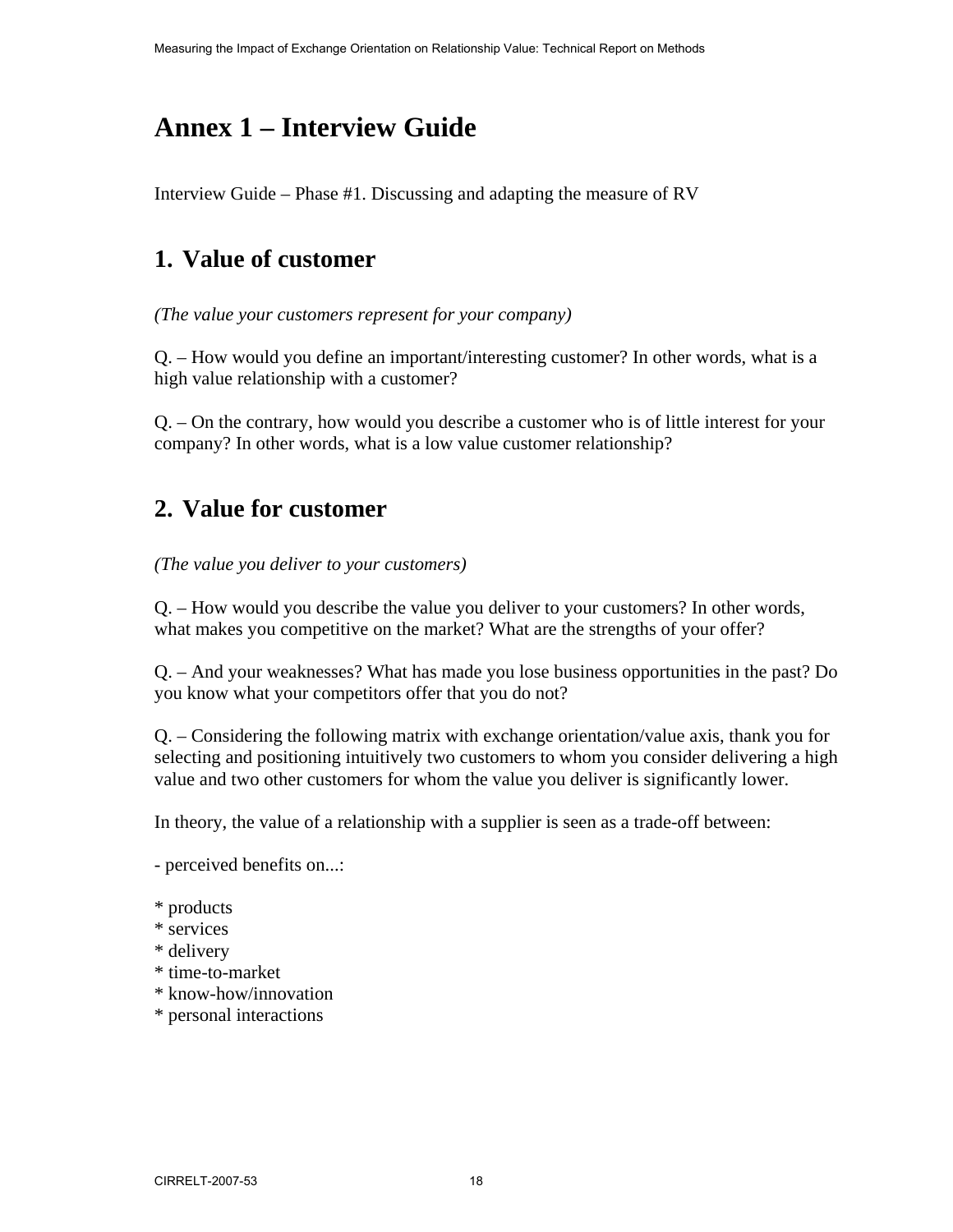- ... and perceived costs...:

- \* direct costs
- \* acquisition costs
- \* operation costs
- \* transaction costs
- \* psychological costs

... generated over time compared to the next best alternative supplier.

More precisely, the following list presents criteria your customers may use to evaluate your performance and competitiveness, and overall the value you represent for them. Thank you for considering this list and answering for each type of benefits and costs to the following questions:

- Q. Are these elements relevant to your business?
- Q. Can you think about anything else that should be included in this list?

#### **Benefits related to products and production:**

 Quality; durability; consistency of quality over time; reliability (no defects); range (variety); availability; production capacity; customization capacity; agility in production (capacity to change during production process)

#### **Benefits related to services:**

 Type of service : estimation, design, etc. (?); value-addition and novelty of service; subcontracting activities: installation/turn-key sales, maintenance and repairing, insulation; availability of personnel; easiness to reach personnel; speed to answer questions

#### **Benefits related to delivery:**

Respect of order (due date; right quantity and product); on-time delivery; flexibility (short-term notice, changes, etc.); speed for delivery; delivery capacity; territory coverage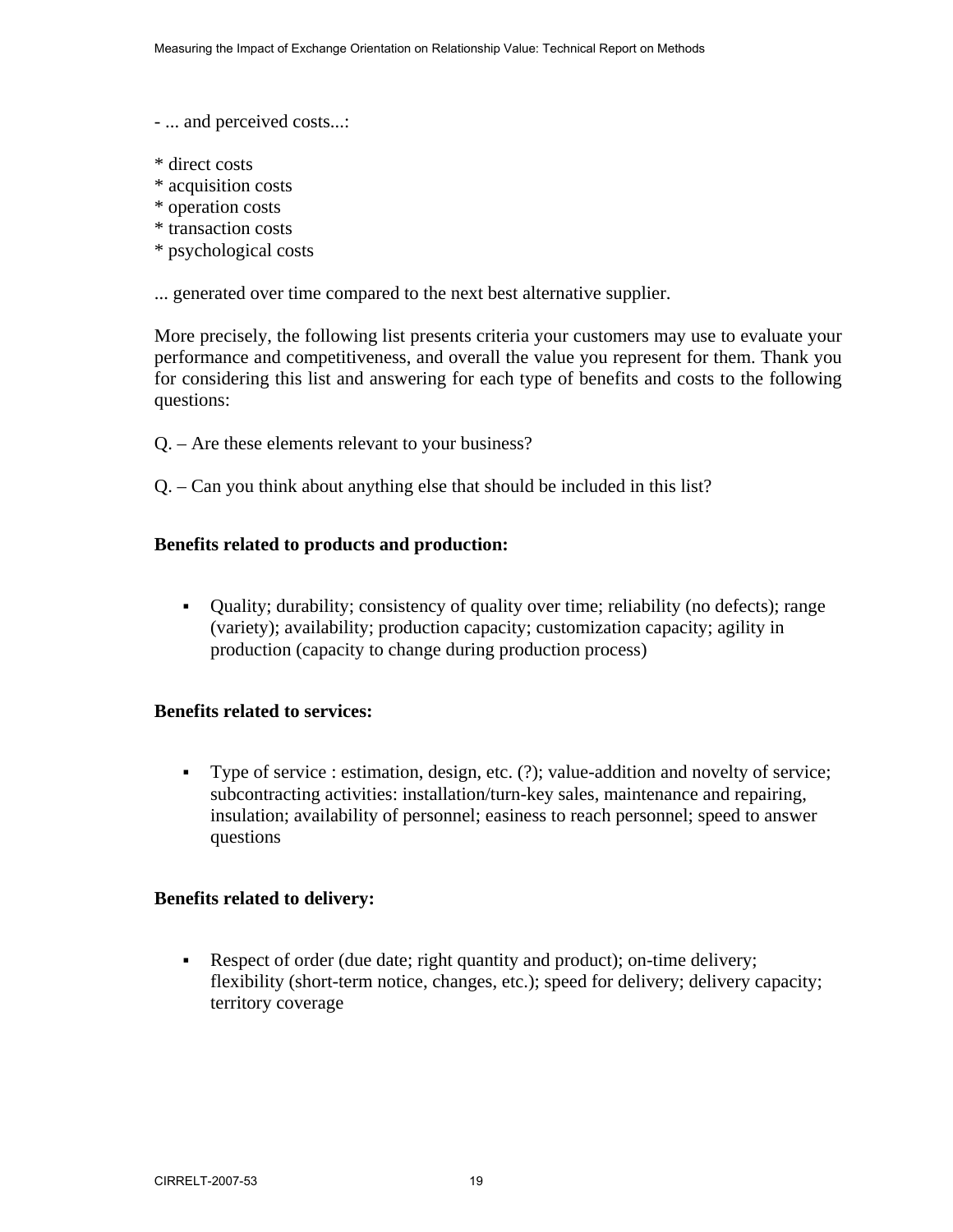#### **Benefits related to know-how and innovation:**

 Access/sharing of knowledge and know-how; supply sources knowledge; competence sources knowledge; ability to improve existing products; ability to assist in improving processes/methods; novelty of products; novelty of technology used; ability to develop new products

#### **Benefits related to time to market:**

 Speed in design/drawings; production speed; quotation / estimation speed; prototype development speed; delivery speed; speed of repair and maintenance service; ability to fasten cycle / rotation time; speed in product verification

#### **Benefits related to personal interactions:**

 Easiness for reaching supplier's personnel; friendliness / courtesy; interest / relevance of interactions; easiness of personal interactions; easiness of decisionmaking process; ability to networking; ability to solve problems; ability to reduce concerns; personal gratification

#### **Benefits related to acquisition and operation costs reduction:**

 Price [your ability to reduce the price, discount, openness to negotiation]; profit margin [your ability to improve your customers' margin profit]; ordering costs [your ability to reduce this cost for your customers]; delivery costs [your ability to reduce this cost for your customers]; inventory-carrying costs [your ability to reduce this cost for your customers]; downtime costs (in case of a problem in production, delivery, etc.) [your ability to reduce this cost for your customers]

#### **Benefits related to transaction and coordination costs reduction:**

 Costs and time related to information research (quotations, and so on); costs for adapting and enforcing contracts (penalties for late payment, etc.); costs related to conflicts (legal procedures, etc.); costs for monitoring and controlling the relationship and business in general (orders, deliveries, etc.); information systems and technologies costs; penalties for changes (on products, delivery dates, etc.); costs related to the time and energy invested in relationship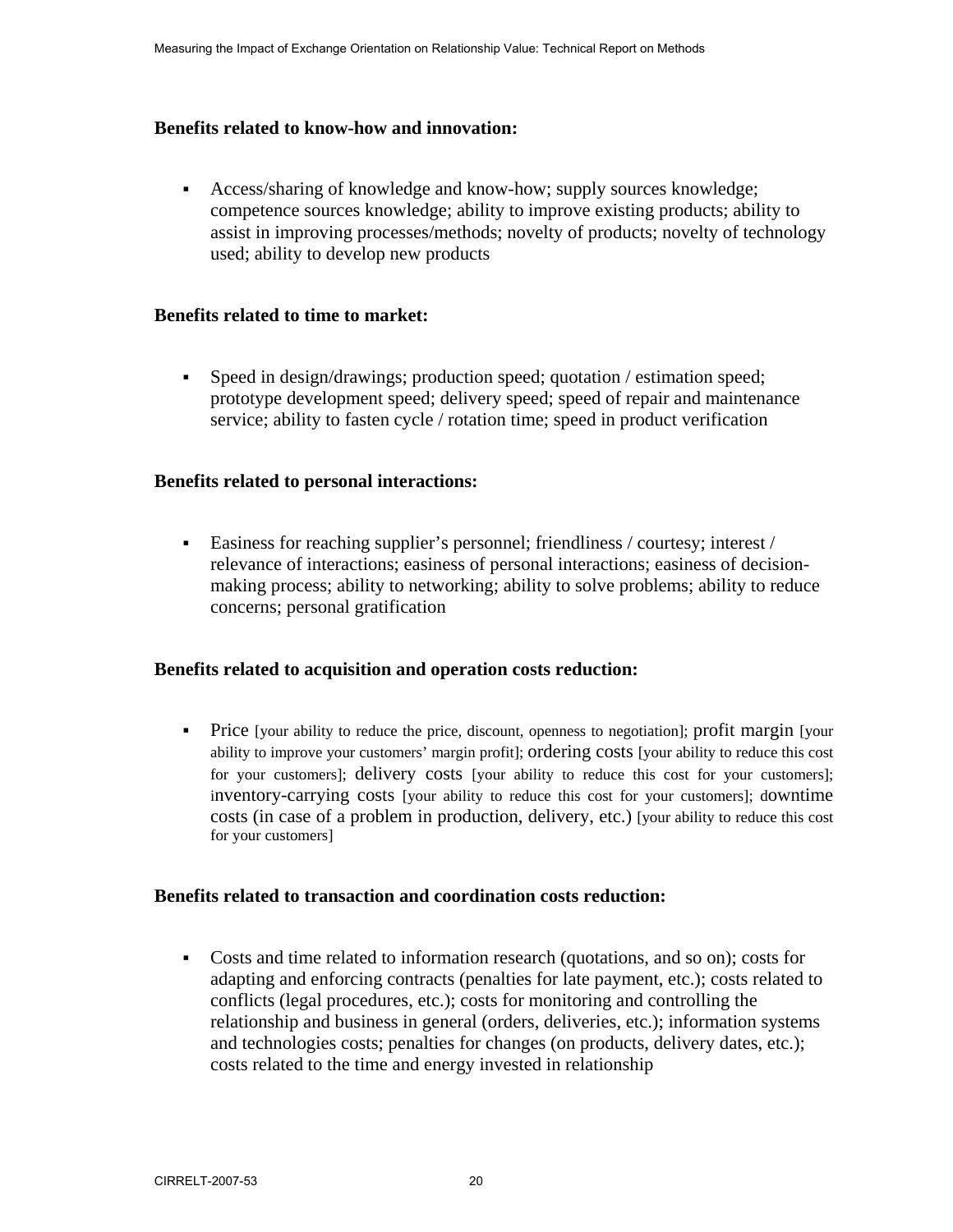# **Annex 2 – Questionnaire A**

Questionnaire  $A$  – Phase #3: Weighting the relative importance of RV dimensions

#### **Q. – Please rank the following benefits related to 'Products and Production' in terms of importance in suppliers' evaluation:**

- $Pr<sup>1</sup>$  Availability (of products)
- $Pr<sup>2</sup>$  Complementarily (of products)
- $Pr<sup>3</sup>$  Complexity (of products)
- $Pr<sup>4</sup>$  Consistency of quality over time (of products)
- $Pr<sup>5</sup>$  Customization capacity (in production)
- $Pr<sup>6</sup>$  Flexibility (in production)
- $Pr<sup>7</sup>$  Quality (of products)
- $Pr<sup>8</sup>$  Range (of products)
- $Pr<sup>9</sup>$  Value-addition degree (on products)
- $Pr<sup>10</sup>$  Volume capacity (in production)

#### **Q. – If you had to distribute 100 points over these elements to reflect their importance, how many points would you give to each of them?**

#### **Q. – Please rank the following benefits in terms of importance in suppliers' evaluation:**

- Pr Products and production related benefits
- S Service related benefits
- D Delivery related benefits
- K Know-how and innovation related benefits
- T Time-to-market related benefits
- Pi Personal interactions related benefits

**Q. – If you had to distribute 100 points over these elements to reflect their importance, how many points would you give to each of them?**

**Q. – Considering the overall benefits and costs generated in supply relationships, what comes first in suppliers' evaluation?** 

**Benefits** Costs

**Q. – If you had to distribute 100 points over these two dimensions to reflect their importance, how many points would you give to each of them?**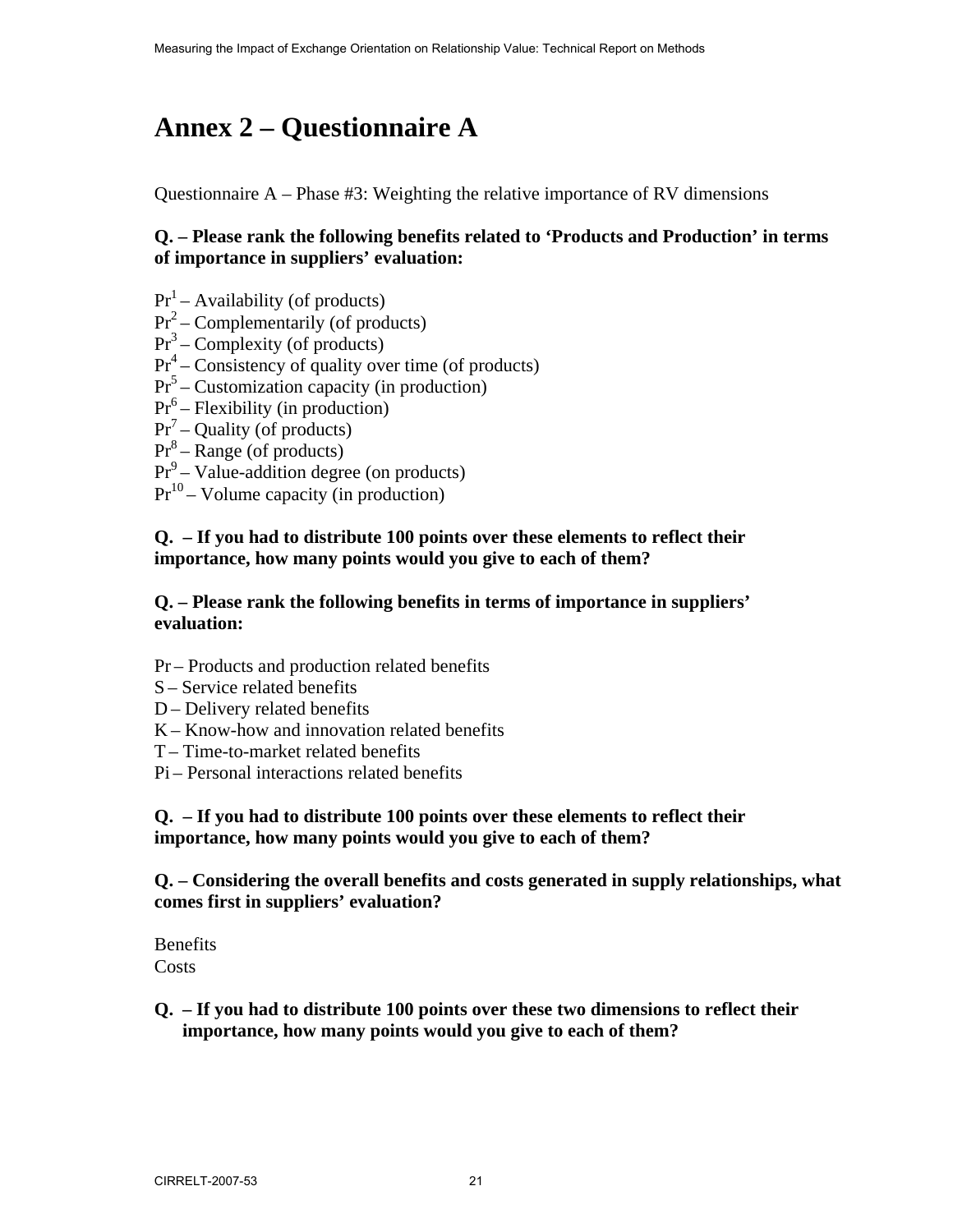# **Annex 3 – Questionnaire B**

Questionnaire B – Phase #4: Assessing relationship value (RV)

**Compared to [Case]'s competitors, how does [Case] perform on a scale from 1 (much lower) to 7 (much higher) on the following elements…:** 

## **1. Benefits**

#### **Q. 1a – … 'Products / Production'?**

- $Pr<sup>1</sup>$  Availability (of products)
- $Pr<sup>2</sup>$  Complementarities (of products)
- $Pr<sup>3</sup>$  Complexity (of products)
- $Pr<sup>4</sup>$  Consistency of quality over time (of products)
- $Pr<sup>5</sup>$  Customization capacity (in production)
- $Pr<sup>6</sup>$  Flexibility (in production)
- $Pr<sup>7</sup>$  Quality (of products)
- $Pr<sup>8</sup>$  Range (of products)
- $Pr<sup>9</sup>$  Value-addition degree (on products)
- $Pr<sup>10</sup>$  Volume capacity (in production)

#### **Q. 1b – As an overall measure for these elements, how do you rate the benefits related to products and production?**

Pr – Aggregate measure of benefits related to products and production

#### **Q. 2a – … 'Services'?**

- $S<sup>1</sup>$  Ability to coordinate the different activities required by orders
- $S^2$  Ability to offer a technical advice
- $S<sup>3</sup>$  Accuracy of quotations/estimations
- $S^4$  Quality of after-sale service
- $S<sup>5</sup>$  Quality of design/drawings
- $S<sup>6</sup>$  Quality of installation service
- $S<sup>7</sup>$  Quality of repair and maintenance service
- $S^8$  Speed in answering questions

#### **Q. 2b – As an overall measure for these elements, how do you rate the benefits related to services?**

S – Aggregate measure of benefits related to services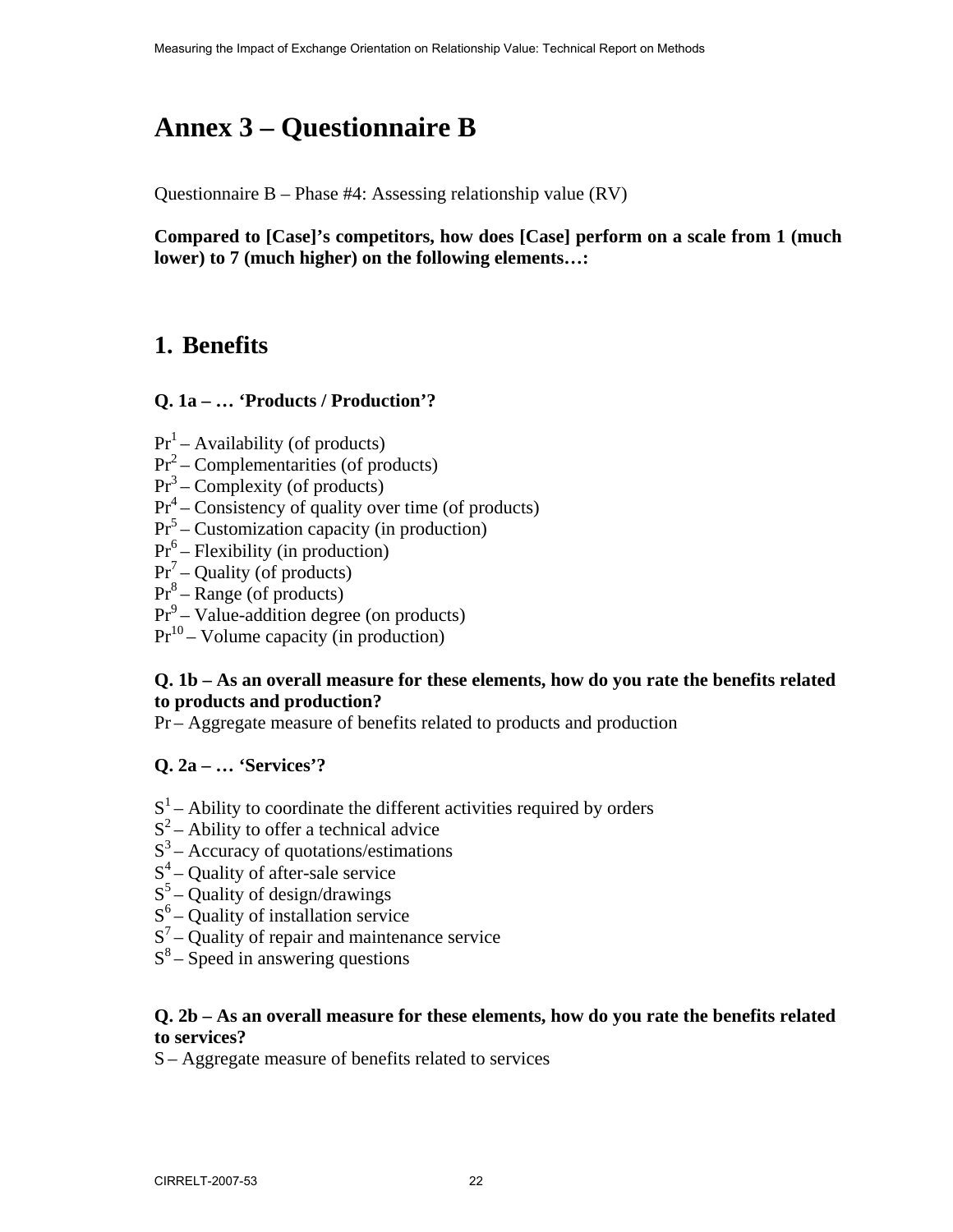#### **Q. 3a – … 'Delivery'?**

- $D^1$  Competence of personnel (drivers)
- $D^2$  Flexibility
- $D^3$  Quality of equipment (trucks/etc.)
- $D^4$  Quality of packaging
- $D^5$  Respect of due date
- $D^6$  Respect of order (quantity, product)
- $D^7$  Territory coverage
- $D^8$  Volume capacity

#### **Q. 3b – As an overall measure for these elements, how do you rate the benefits related to delivery?**

D – Aggregate measure of benefits related to delivery

#### **Q. 4a – … 'Know-How and Innovation'?**

- $K^1$ –Ability to assist in improving processes / methods
- $K^2$  Ability to develop new products
- $K^3$  Ability to share knowledge / expertise
- $K^4$  Expertise / experience
- $K^5$  Prototype development capacity
- $K^6$  Supply sources knowledge

#### **Q. 4b – As an overall measure for these elements, how do you rate the benefits related to know-how and innovation?**

D – Aggregate measure of benefits related to know-how and innovation

#### **Q. 5a – … 'Time-to-market'?**

- $T^1$  Ability to fasten cycle / rotation time
- $T^2$  Delivery speed
- $T^3$  Design/drawings service speed
- $T^4$  Installation service speed
- $T<sup>5</sup>$  Repair and maintenance speed
- $T^6$  Production speed
- $T^7$  Prototype development speed
- $T^8$  Quotation / estimation speed

#### **Q. 5b – As an overall measure for these elements, how do you rate the benefits related to time-to-market?**

T – Aggregate measure of benefits related to time-to-market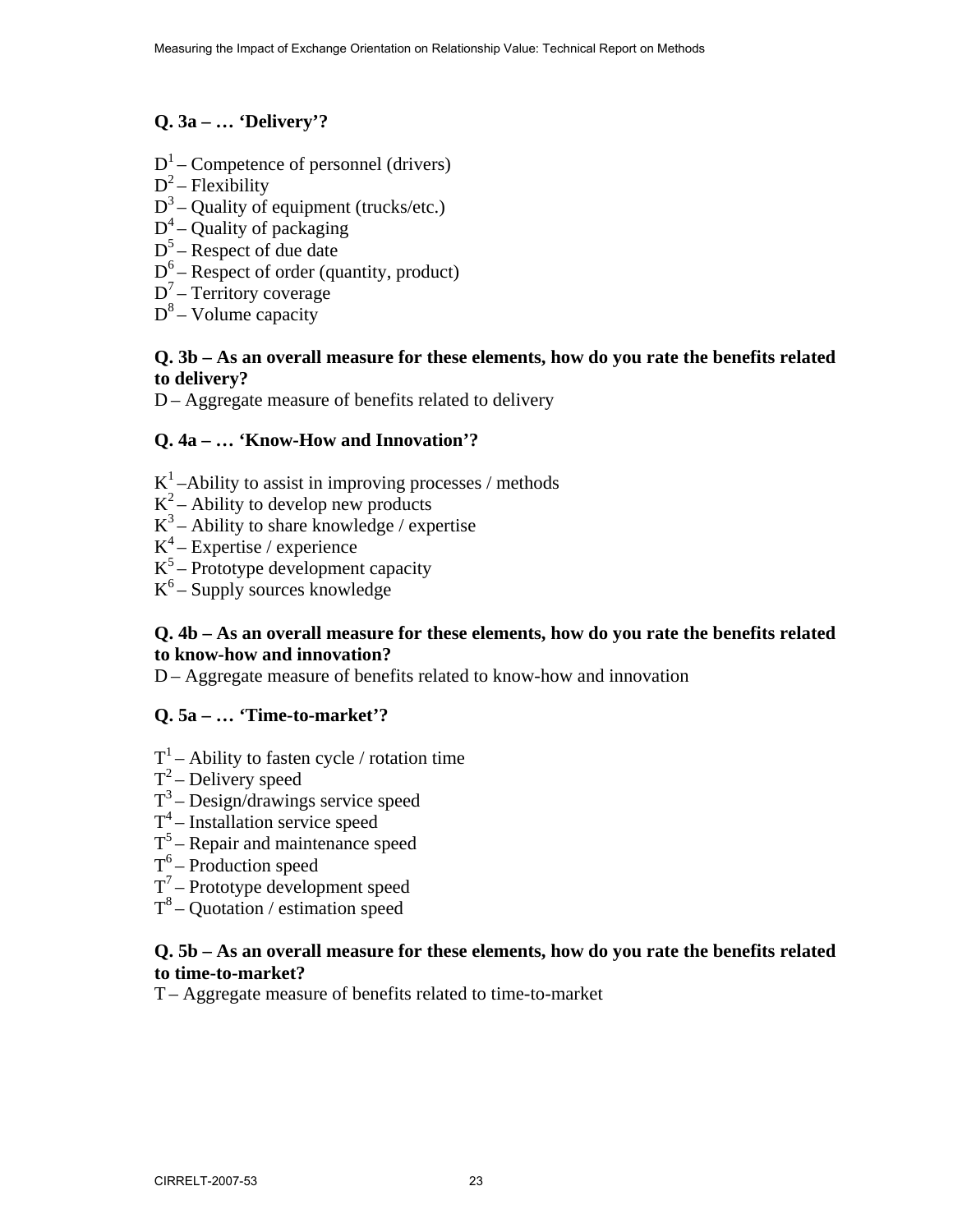#### **Q. 6a – … 'Personal Interactions'?**

- $Pi^{-1}$  Ability to networking
- $Pi<sup>2</sup>$  Ability to reduce concerns
- $Pi<sup>3</sup>$  Ability to solve problems
- $Pi<sup>4</sup>$  Availability of personnel
- $Pi<sup>5</sup>$  Easiness for reaching personnel
- $Pi<sup>6</sup>$  Easiness of decision-making process
- $Pi<sup>7</sup>$  Easiness of interactions
- Pi<sup>8</sup> Friendliness / courtesy
- $Pi<sup>9</sup>$  Interest / relevance of interactions

#### **Q. 6b – As an overall measure for these elements, how do you rate the benefits related to personal interactions?**

Pi –Aggregate measure of benefits related to personal interactions

#### **Q. 7 – As an overall measure for all these types of benefits, how do you rate the benefits delivered by [Case]?**

Benefits – Aggregate measure of all benefits

### **2. Costs**

#### **Q. 8a – … 'Direct costs'?**

- $Dc<sup>1</sup>$  Openness to negotiation (e.g., discounts)
- $Dc^{2a}$  Purchasing price
- $Dc^{2b}$  Benefits related to purchasing price reduction
- $Dc^{3a}$  Profit margin
- $Dc<sup>3b</sup>$  Benefits related to profit margin increase

#### **Q. 8b – As an overall measure for these elements, how do you rate the benefits related to the reduction of direct costs?**

Dc – Aggregate measure of benefits related to direct costs reduction

#### **Q. 9a – … 'Acquisition costs'?**

- $A<sup>1a</sup>$  Ordering costs
- $A<sup>1b</sup>$  Benefits related to ordering costs
- $A^{2a}$  Transportation costs
- $A^{2b}$  Benefits related to transportation costs
- $A^{3a}$  Inventory-carrying costs
- $A^{3b}$  Benefits related to inventory-carrying costs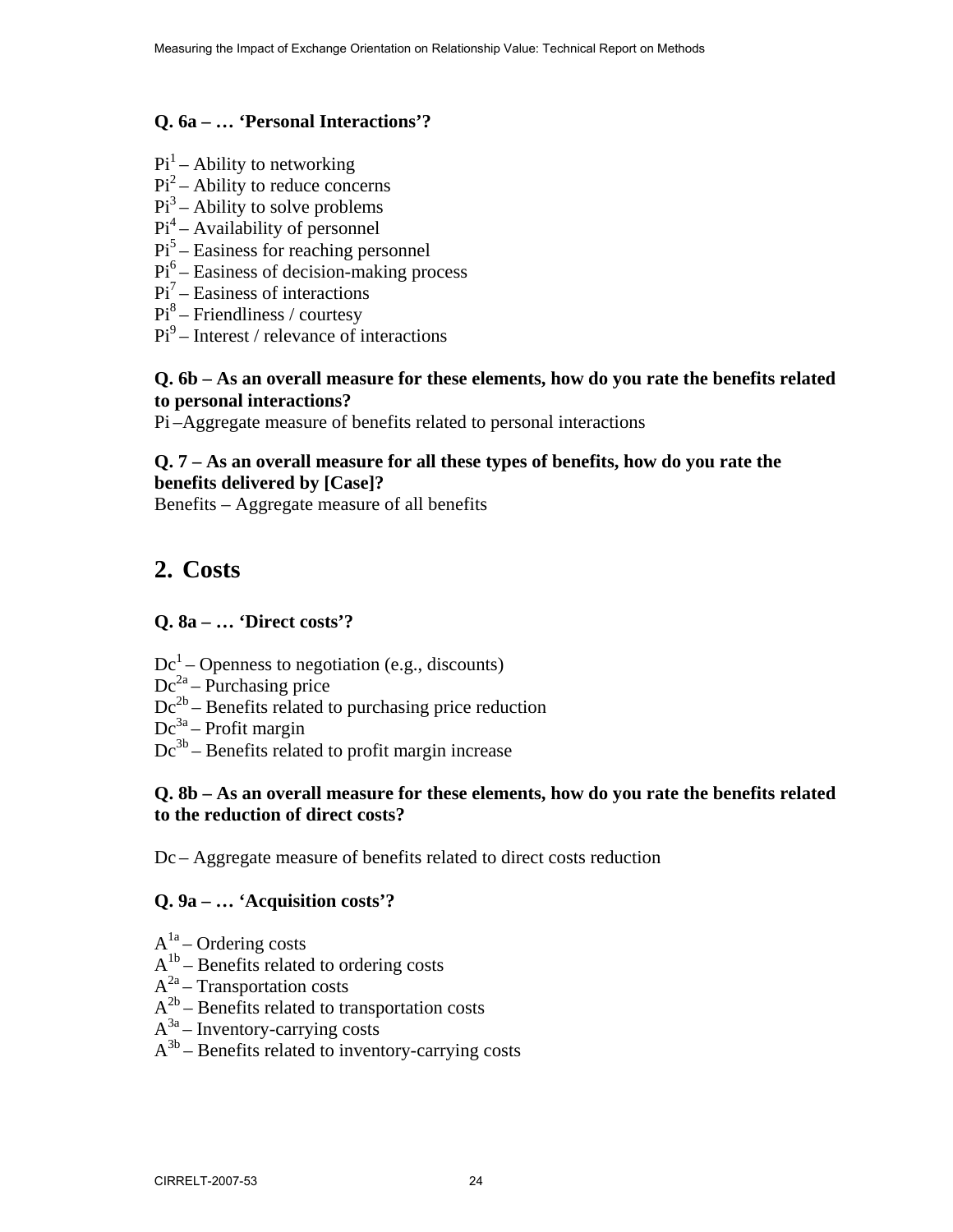#### **Q. 9b – As an overall measure for these elements, how do you rate the benefits related to the reduction of acquisition costs?**

A – Aggregate measure of benefits related to acquisition costs reduction

#### **Q. 10a – … 'Operation costs'?**

- $Q^{1a}$  Handling costs
- $Q^{1b}$  Benefits related to handling costs
- $Q^{2a}$  Transformation / distribution costs
- $Q^{2a}$  Benefits related to transformation / distribution costs
- $Q^{3a}$  Downtime costs (e.g., in case of non-delivery)
- $Q^{3b}$  Benefits related to downtime costs

#### **Q. 10b – As an overall measure for these elements, how do you rate the benefits related to the reduction of operation costs?**

O – Aggregate measure of benefits related to operation costs reduction

#### **Q. 11a – … 'Transaction costs'?**

- $Tc^{1a}$  Information research costs (e.g., for quotation)
- $Tc^{1b}$  Benefits related to information research costs
- $Tc^{2a}$  Trade agreements adaptation (e.g., extras to agreement, charges for late payments)
- $Tc^{2b}$  Benefits related to trade agreements adaptation
- $Tc^{3a}$  Trade agreements enforcement costs (e.g., in case of legal action)
- $Tc^{3b}$  Benefits related to trade agreements enforcement costs
- $Tc^{4a}$  Coordination, control and monitoring costs
- $Tc^{4b}$  Benefits related to coordination, control and monitoring costs
- $Tc^{5a}$  Information systems and technologies costs
- $Tc<sup>5b</sup>$  Benefits related to information systems and technologies costs

#### **Q. 11b – As an overall measure for these elements, how do you rate the benefits related to the reduction of transaction costs?**

Tc – Aggregate measure of benefits related to Transaction Costs Reduction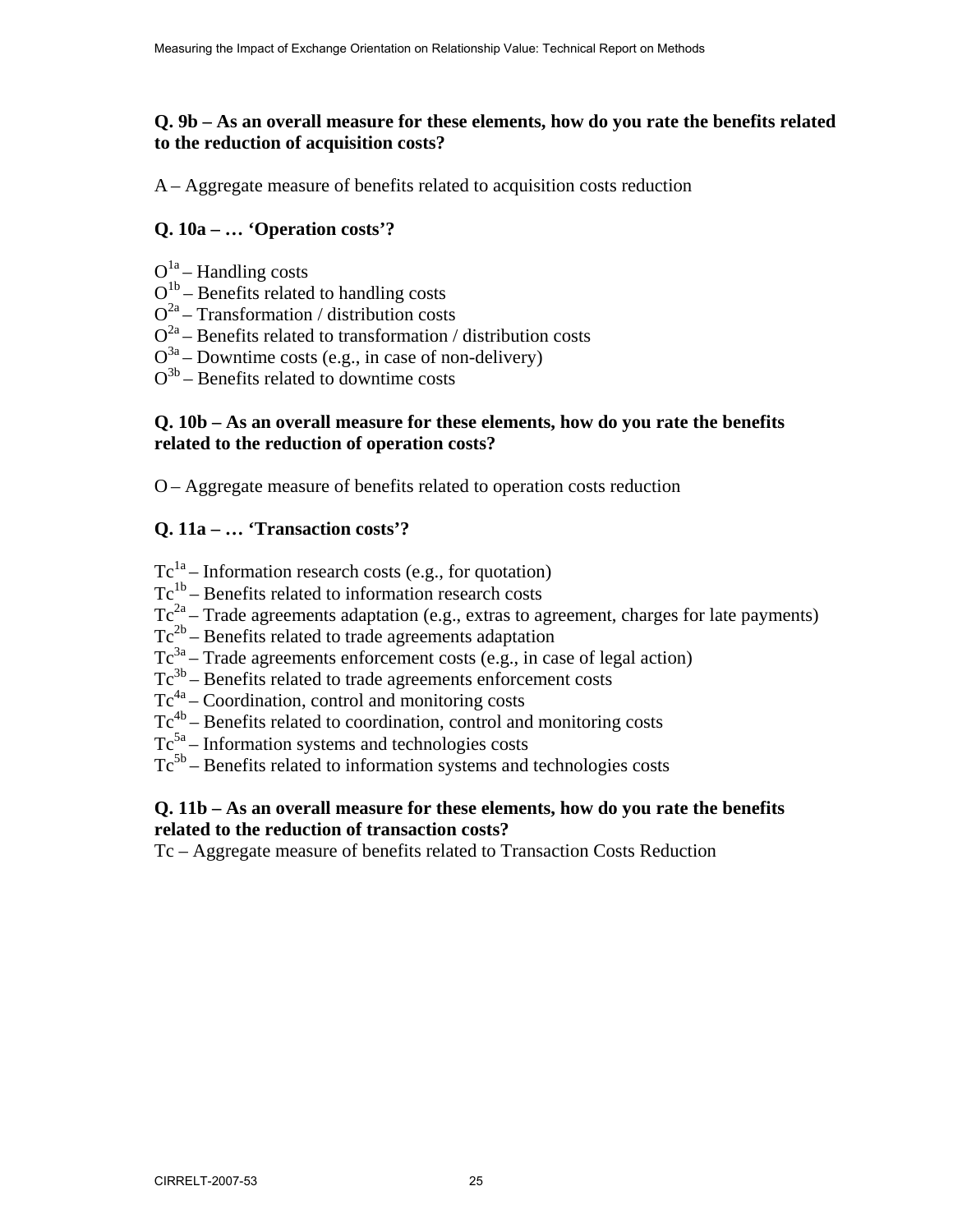#### **Q. 12a – … 'Psychological costs'?**

- $P<sup>1a</sup>$  Time invested in the relationship
- $P^{1b}$  Benefits related to time invested in the relationship
- $P^{2a}$  Energy invested in the relationship
- $P^{2b}$  Benefits related to energy invested in the relationship
- P3a Concerns generated
- $P^{3b}$  Benefits related to concerns generated

#### **Q. 12b – As an overall measure for these elements, how do you rate the benefits related to the reduction of psychological costs?**

P – Aggregate measure of benefits related to psychological costs reduction

#### **Q. 13a – As an overall measure for all these types of costs, how do you rate the costs generated by [Case]?**

Costs – Aggregate measure of all costs

#### **Q. 13b – As an overall measure for all costs reduction benefits, how do you rate [Case]'s performance?**

Costs reduction benefits – Aggregate measure of all costs reduction benefits

#### **Q. 14 – As an overall measure for all the benefits and costs reviewed, how do you rate the value generated by [Case] in your relationship with them compared to [Case]'s competitors?**

Relationship Value – Aggregate measure of all benefits and costs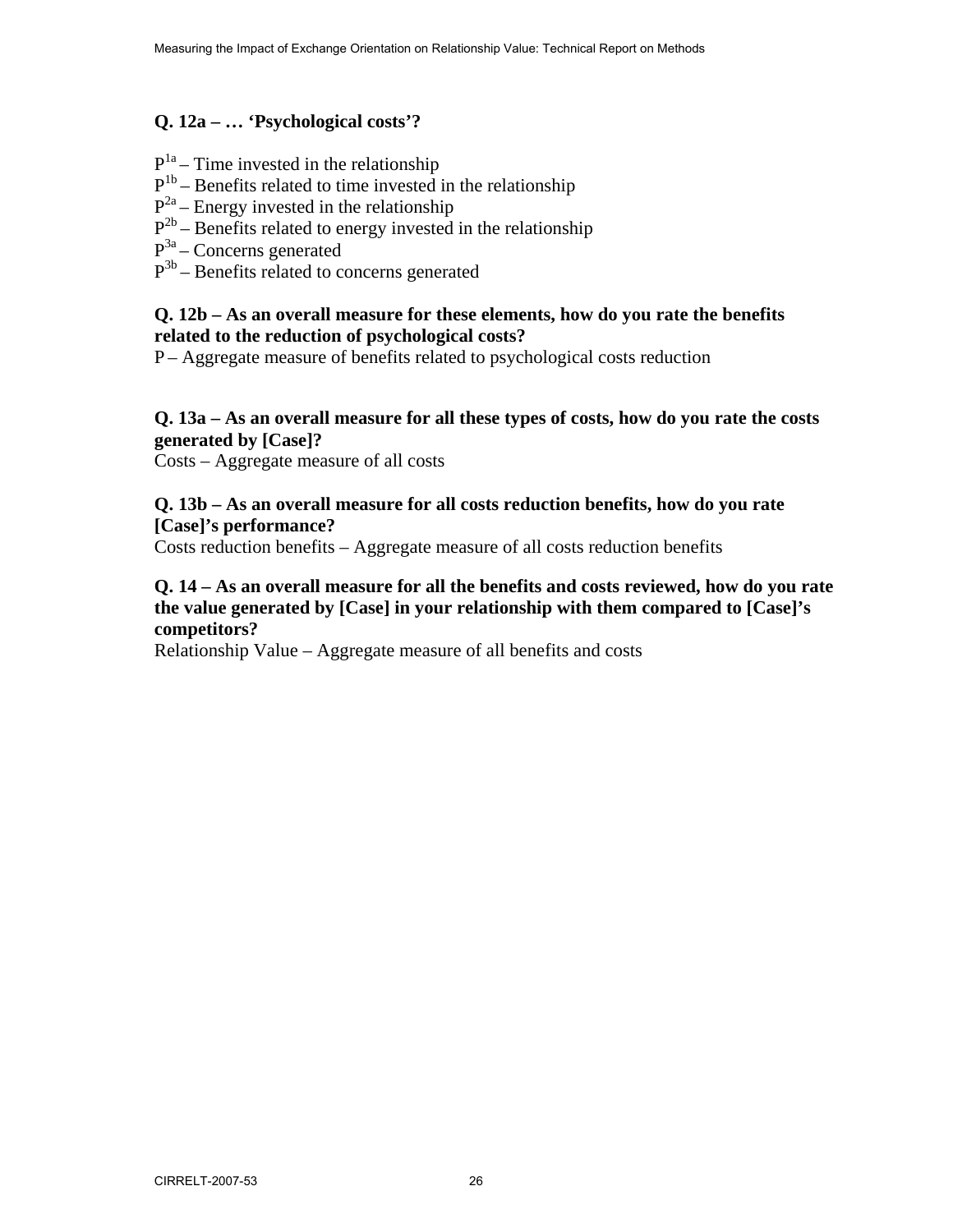# **Annex 4 – Questionnaire C**

Questionnaire C – Phase #5: Assessing exchange orientation (EO)

**Please indicate for each relationship selected how the following elements rate on a scale ranging from (1) very low to (7) very high:** 

## **1. Proximity**

- Closeness
	- o Existence of numerous person-to-person contacts with [Firm]
	- o Existence of close personal and working relationships with [Firm]
	- o Degree of closeness between you and [Firm]
- Geographic proximity
	- o Geographic proximity between you and [Firm]
	- o In addition to this qualitative perception of distance, how distant (miles/kilometers) is your office from [Firm]'s facility
- Cultural proximity
	- o Similarities in national culture between you and [Firm]
	- o Similarities in legal and political system between you and [Firm]
	- o Similarities in market structure between you and [Firm]
	- o Similarities in business practices between you and [Firm]
	- o Similarities in language (both general and technical vocabulary) between you and [Firm]
	- o Degree of cultural proximity between you and [Firm]
- Technical proximity
	- o Similarities in technological background (e.g., equipment, software) between you and [Firm]
	- o Degree of technical proximity between you and [Firm]
- As an overall measure for these elements, how do you rate the level of proximity between you and [Firm]?

## **2. Interdependence**

- Technical specificity
	- o Level of adaptation (or modification) in products and/or production offered to [Firm]
	- o Level of adaptation (or modification or investments) in equipment that you did to deal with [Firm]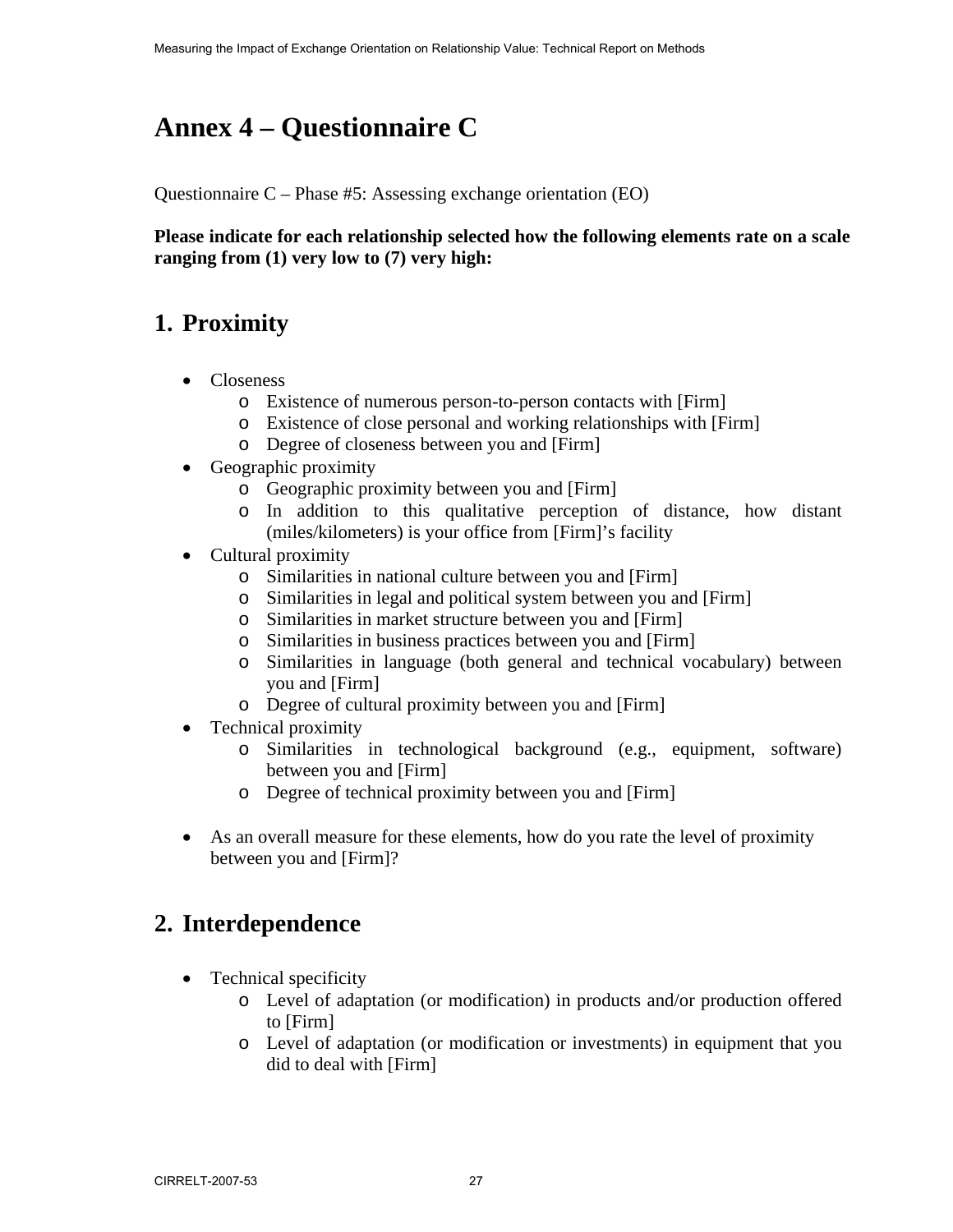- o Level of adaptation (modification or investments) in equipment that [Firm] did to deal with you
- o Level of technical specificity between you and [Firm]
- Human specificity between you and [Firm]
	- o Level of interaction at the [Firm]'s facilities
	- o Level of existence of visits from the manufacturing personnel to the [Firm]'s facilities
	- o Level of specific knowledge/training of people in charge of the relationship with [Firm]
	- o Level of human specificity between you and [Firm]
- Overall specificity of relationship between you and [Firm]
	- o Difficulty (time and efforts) you would have to switch for some other customer than [Firm]
	- o Difficulty (time and efforts) [Firm] would have to switch from supplier
	- o Costs (money and risk) involved for you in switching from [Firm]
	- o Costs (money and risk) involved for [Firm] in switching from supplier
	- o Level of specificity of relationship between you and [Firm]
- Irreplaceability
	- o Level of irreplaceability you represent for [Firm]
	- o Level of irreplaceability [Firm] represents for you
	- o Level of irreplaceability of the relationship with [Firm]
- Current contribution
	- o Current contribution of [Firm] to your business (sales/purchasing volume and profits)
	- o Current contribution of your business in [Firm]'s business (sales/purchasing volume and profits)
	- o Current contribution to one another's business (sales/purchasing volume and profits)
- Expected contribution
	- o Expected future contribution (2 years from now) of [Firm] to your business (sales/purchasing volume and profits)
	- o Expected future contribution (2 years from now) of your business in [Firm]'s business (sales/purchasing volume and profits)
	- o Expected contribution to one another's business (sales/purchasing volume and profits)
- What proportion of the following elements does [Firm] represent for you:
	- o Sales in 2006
	- o Profit margin in 2006
	- o Volume of material bought in 2006
- (These elements were determined with accounting data)
- Symmetry of dependence
	- o Level of dependence you have towards [Firm]
	- o Level of dependence [Firm] has towards you
	- o Level of dependence in the relationship with [Firm]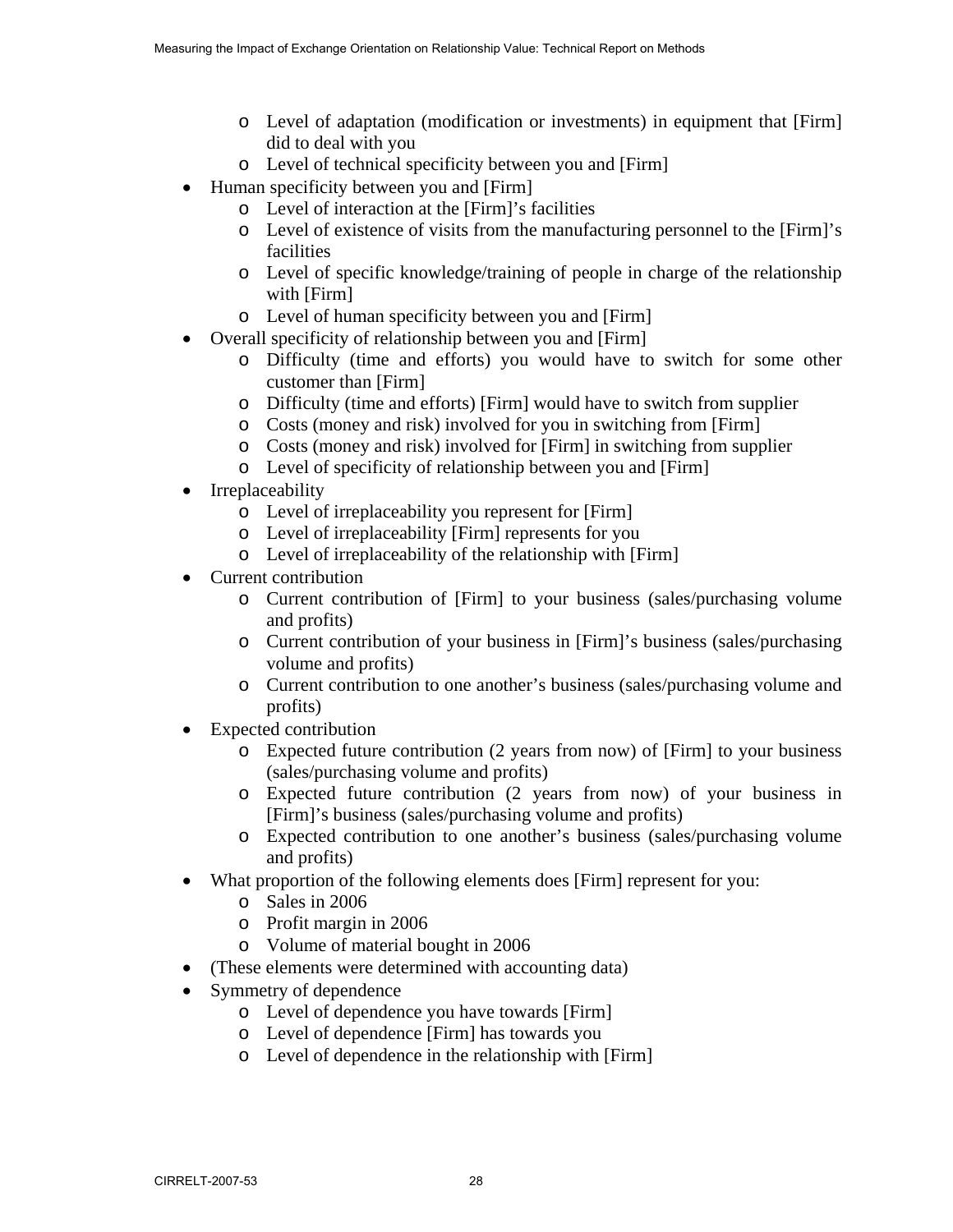• As an overall measure for these elements, how do you rate the level of interdependence between you and [Firm]?

## **3. Time Orientation**

- Duration
	- o Duration of the relationship between you and [Firm]
	- o In addition to this perception of duration, for how long (months/years) have you been in business with [Firm]
- Expectation of continuity
	- o Level of your expectation for continuing the relationship with [Firm]
	- o [Firm]'s level of expectation for continuing the relationship with you
	- o Level of expectation for continuing the relationship with [Firm]
	- o In addition to this perception of continuity, for how long (months/years) do you think your company will be in business with [Firm]?
- Time horizon
	- o The length of time on which you assess the effectiveness and profitability of your relationship with [Firm]
	- o The length of time on which [Firm] assesses the effectiveness and profitability of your relationship with them
	- o Length of time of performance assessment in your relationship with [Firm]
- As an overall measure for these elements, how would you rate the long-term orientation of your relationship with [Firm]?

## **4. Communication**

- Frequency and tactics of information exchange
	- o Frequency of information exchange between you and [Firm]
	- o Frequency of interactions between you and [Firm] *(1=once a year; 2=quarterly; 3=monthly; 4=weekly; 5=daily; 6=hourly; 7=continuously)*:
		- face-to-face
		- $\blacksquare$  phone
		- e-mail
		- instant messenger (MSN, etc.)
		- **facsimile**
		- video-conference
- Content of information exchange between you and [Firm]
	- o Level of proprietary or sensitive information exchanged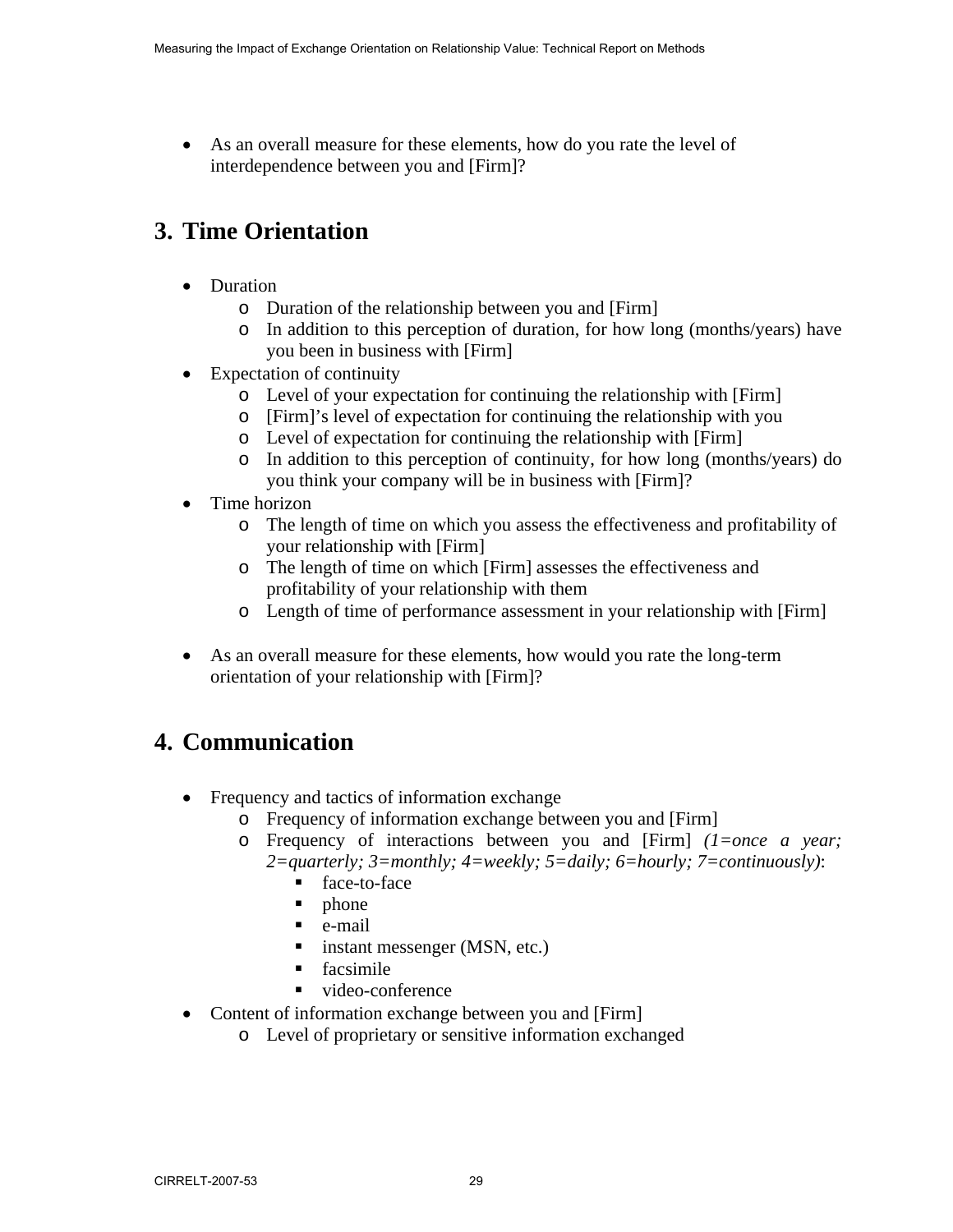- o Level of technical information exchanged (for ordering, shipment, payment and delivery, etc.)
- o Level of social information exchanged (e.g., talks on outside of work interest, family, etc.)
- Quality of information exchange between you and [Firm]
	- o Level of informality in information exchange
	- o Level of relevance of information exchanged
	- o Level of timeliness of information exchanged
- Reciprocity (or symmetry) of the information exchange between you and [Firm]
	- o Level of information you exchange with [Firm]
	- o Level of information [Firm] exchanges with you
	- o Level of reciprocity of information exchange between you and [Firm]
- As an overall measure for these elements, how would you rate the level of communication in your relationship with [Firm]?

# **5. Trust**

- **Benevolence** 
	- o Level of benevolence [Firm]'s representatives show towards you
	- o Level of benevolence you show towards [Firm]'s representatives
	- o Level of benevolence in the relationships between you and [Firm]
- Honesty
	- o Level of honesty [Firm]'s representatives have towards you
	- o Level of honesty you have towards [Firm]'s representatives
	- o Level of honesty in the relationships between you and [Firm]
- Competence
	- o Level of [Firm]'s representatives competence
	- o Level of competence [Firm]'s representatives think you show
	- o Level of competence deployed in the relationship between you and [Firm]
- Reliability
	- o Level of [Firm]'s representatives reliability
	- o Level of reliability [Firm]'s representatives think you show
	- o Level of reliability in the relationship between you and [Firm]
- Predictability
	- o Level of [Firm]'s representatives predictability
	- o Level of predictability [Firm]'s representatives think you show
	- o Level of predictability in the relationship between you and [Firm]
- Shared values
	- o Level of common belief in important goals between you and [Firm]'s representatives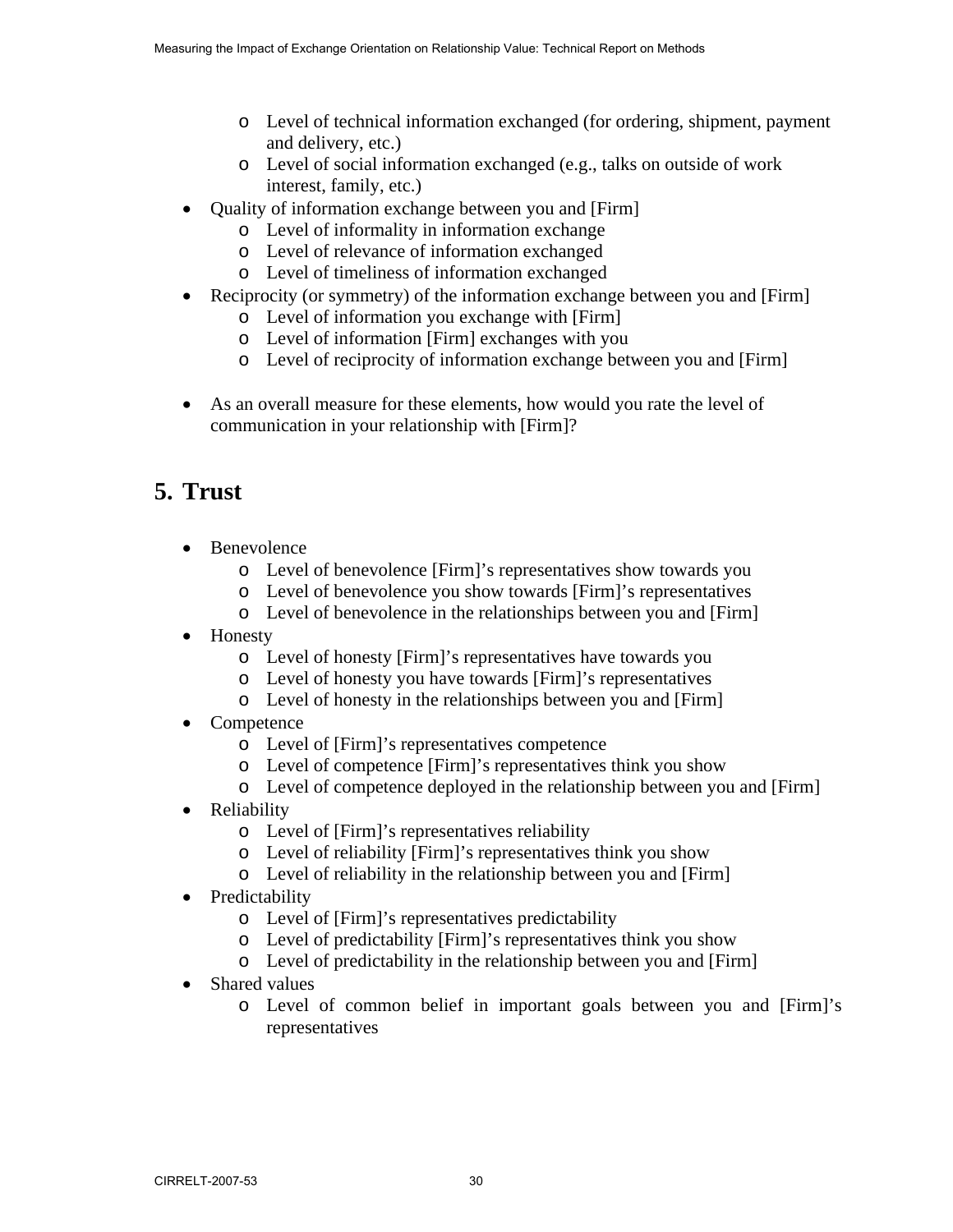- o Level of common belief in appropriate behaviors between you and [Firm]'s representatives
- o Level of shared values between you and [Firm]'s representatives
- Trust
	- o Your level of trust towards [Firm]'s representatives
	- o [Firm]'s representatives level of trust towards you
	- o As an overall measure for these elements, how would you rate the level of trust in your relationship with [Firm]?

## **6. Commitment**

- Desire to (make short-term sacrifices to) maintain the relationship with [Firm]
	- o Your desire to make short-term sacrifices to maintain the relationship with [Firm]
	- o [Firm]'s desire to make short-term sacrifices to maintain the relationship with you
	- o Degree of symmetry in the desire you and [Firm] have to maintain the relationship (even at the price of short-term sacrifices)
- Propensity to leave the relationship with [Firm]
	- o Chances that your relationship with [Firm] will be terminated within the next one year
	- o Chances that your relationship with [Firm] will be terminated within the next two years
- Opportunistic behavior
	- o Your level of opportunistic behavior in the relationship with [Firm]
	- o The level of opportunistic behavior of [Firm] in the relationship with you
	- o Level of opportunistic behavior in the relationship with [Firm]
- Commitment
	- o Your level of commitment as regards the relationship with [Firm]
	- o [Firm]'s level of commitment as regards the relationship with you
	- o As an overall measure for these elements, how would you rate the level of commitment to the relationship between you and [Firm]?

## **7. Cooperation**

- Goal compatibility
	- o Level of compatibility of your objectives with [Firm]'s objectives
- Level of willingness to work together as partners
	- o Your level of willingness to work together as partners with [Firm]
	- o The level of willingness of [Firm] to work together as partners with you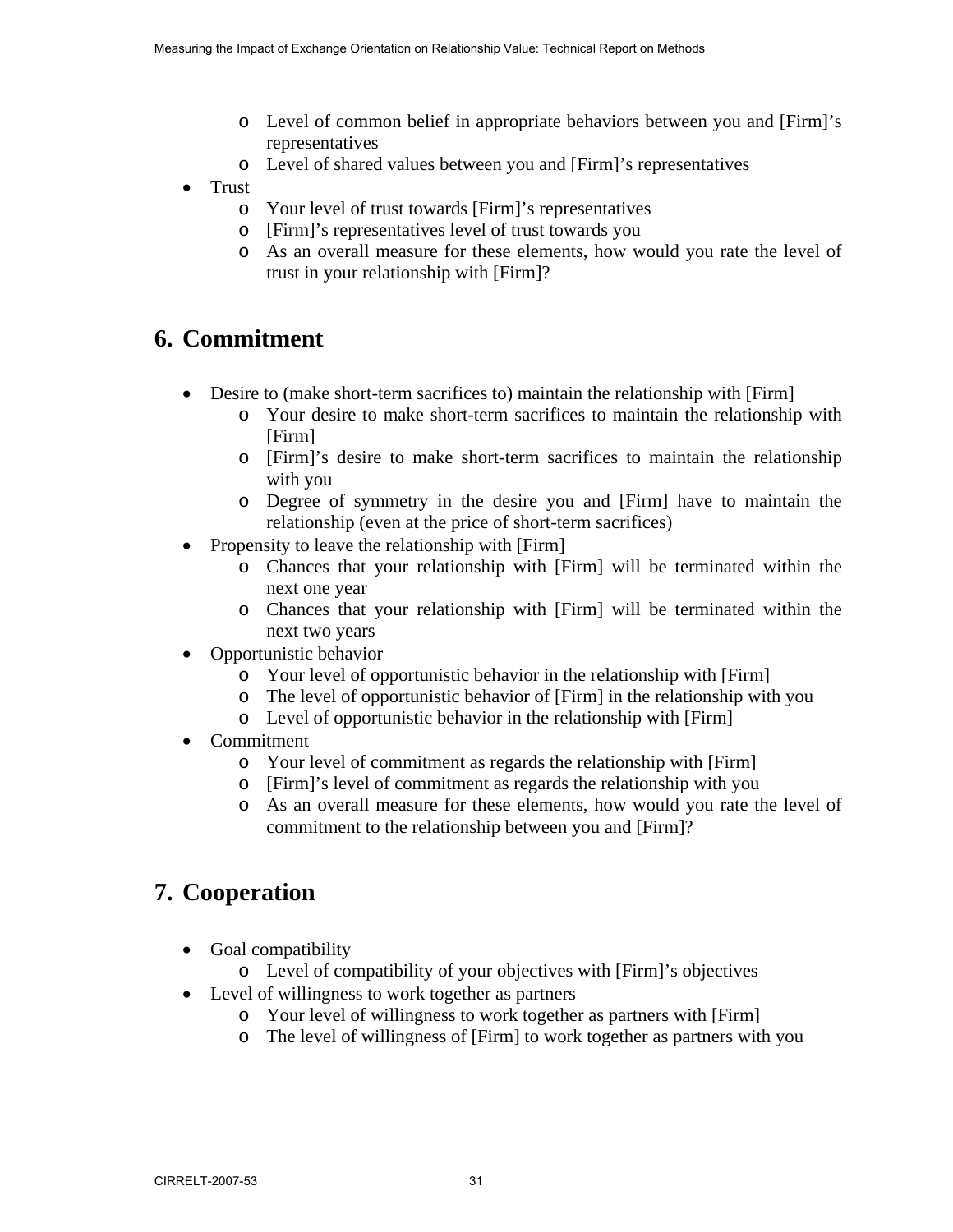- o Level of willingness to work together as partners in the relationship with [Firm]
- Joint action
	- o Please indicate the extent to which you undertake the following activities JOINTLY (as opposed to unilaterally) with [Firm]:
		- Product design
		- New product development
		- Problem analysis and resolution
		- **Long-range planning and inventory levels/reserved production** capacity
		- Delivery solutions (e.g., production/distribution site management, material inventory management)
		- Sales/bidding call  $&$  promotion programs
		- **Local/regional advertising**
		- **Performance review**
		- Strategic planning and development
	- o Level of joint action with [Firm]
- History and level of conflict
	- o Where they any noticeable conflicts in your relationship with [Firm]? How were they solved (arrangement, neutral third party, lawsuits, etc.)?
	- o Level of conflict and tensions in your relationship with [Firm]
- Mutual accommodation to solve conflict
	- o Your level of accommodation to solve eventual conflict with [Firm]
	- o The level of accommodation of [Firm] to solve eventual conflict with you
	- o Level of mutual accommodation to solve conflict in your relationship with [Firm]
- Cooperation
	- o Your level of cooperation with [Firm]
	- o [Firm]'s level of cooperation with you
	- o As an overall measure for these elements, how would you rate the level of cooperation in your relationship with [Firm]?

## **8. Regulation**

- Use of power
	- o Your use of power (or control / influence on the [Firm]'s decisions) in the relationship
	- o [Firm]'s use of power (or control / influence on your decisions) in the relationship
	- o Symmetry of power use (or control / influence) between your company and [Firm]
- Coercive influence (e.g., promises and threats)
	- o Your use of coercive influence on [Firm]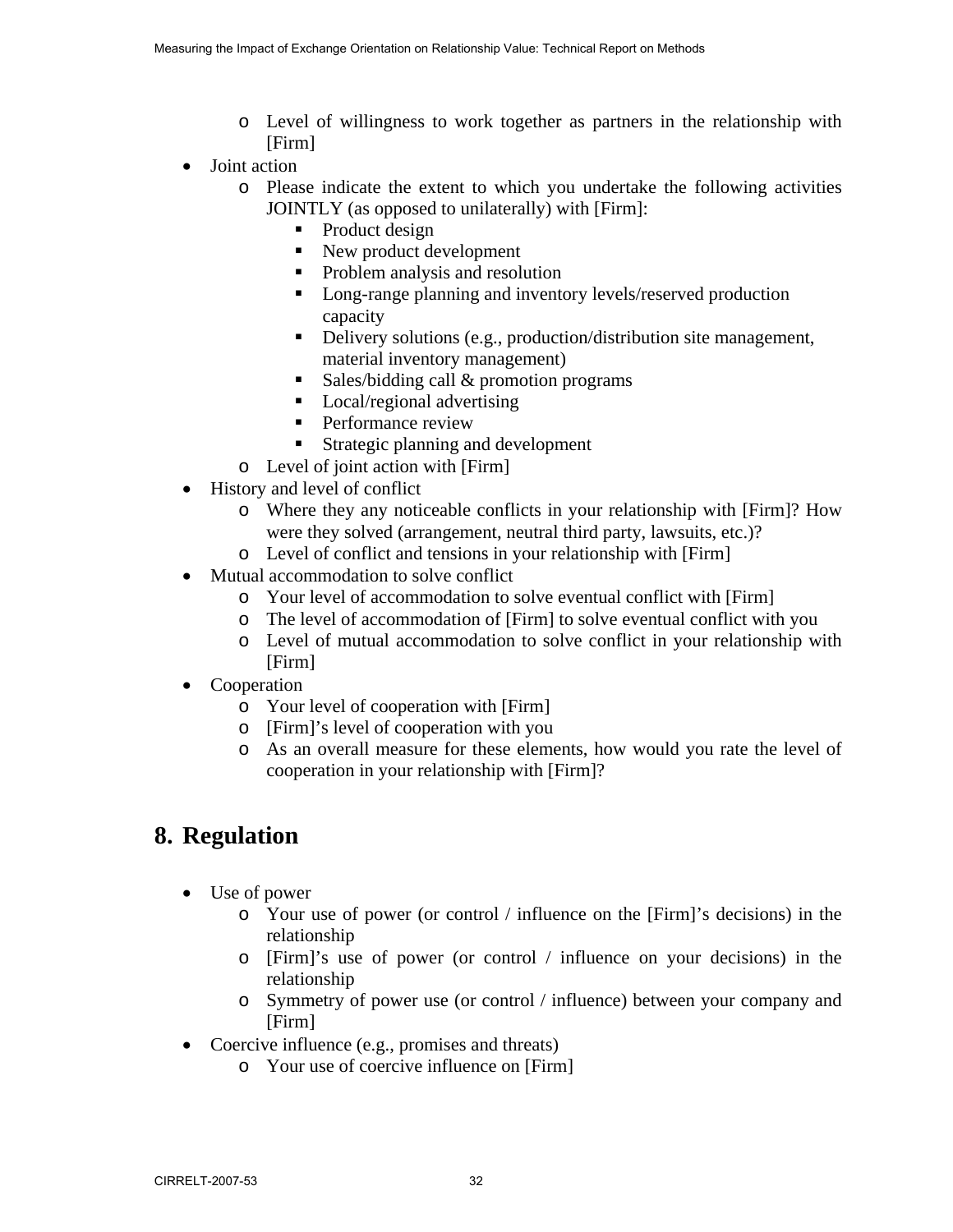- o [Firm]'s use of coercive influence on you
- o Level of coercive influence between your company and [Firm]
- Non-coercive influence (e.g., requests, recommendations and discussions)
	- o Your use of non-coercive influence on [Firm]
	- o [Firm]'s use of non-coercive influence on you
	- o Level of non-coercive influence between your company and [Firm]
- Centralization of authority (i.e., concentration of the decision-making authority)
	- o Level of decision-making concentration in your company (regarding sales decisions)
	- o [Firm]'s level of decision-making concentration (regarding purchasing decisions)
	- o Level of concentration of the decision-making authority in the relationship between you and [Firm]
- Formalization of the decision-making process or bureaucracy (e.g., rules, administrative procedures)
	- o Level of bureaucracy in your company (regarding sales decisions)
	- o [Firm]'s level of bureaucracy (regarding purchasing decisions)
	- o Level of bureaucracy in the relationship between you and [Firm]
- Type of trade agreements
	- o Among the following examples, what type of trade agreement do you have with [Firm]? Please describe.
		- spot market
		- lumber futures
		- quarterly contracts
		- yearly contract with guaranteed prices / with short-term price adjustments (90 days, for instance)
		- **I** long-term agreement (over a year)
		- **semi-exclusive arrangements**
		- **EXECUTE:** exclusive arrangements
- Specification of trade agreements
	- o Level of specification of contractual agreements between you and [Firm] on:
		- Pricing of material to be delivered
		- Gross margin levels
		- Quality and sizes of material to be delivered
		- Volume to be delivered
		- **Minimum order sizes**
		- Sales quota/volume limitation
		- **Terms of delivery**
		- **Terms of installation/use of material (responsibilities of installer)**
		- Partners' selection (framers and installers)
		- Terms of payment
		- Delay penalties
		- Claims and return goods policy
	- o Level of specification of trade agreements between you and [Firm]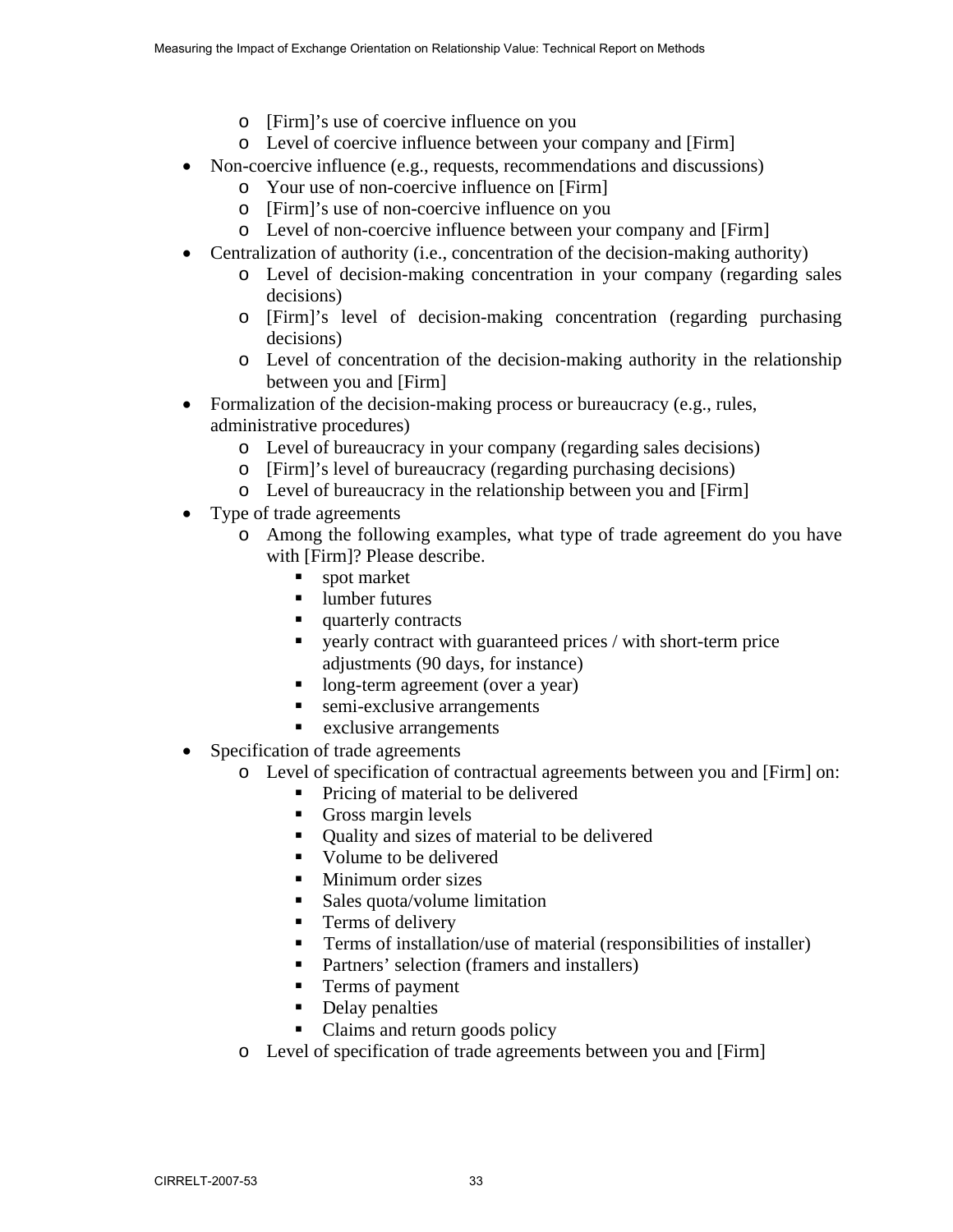• As an overall measure for these elements, how would you rate the level of regulation in your relationship with [Firm]?

### **9. Coordination**

- Integration of resources
	- o Level of physical resources integration with [Firm] (e.g., on manufacturing equipment and technology)
	- o Level of human resources integration with [Firm] (e.g., extensive human interaction and cross-transfer of staff between firms)
	- o Level of processes integration with [Firm] (e.g., VMI)
	- o Level of resources integration with [Firm]
- Interpenetration of organizational boundaries
	- o Level of interpenetration of boundaries between your company and [Firm]
- Use of inter-organizational information systems (e.g., tracking advancement of estimates, material planning, delivery, etc.)
	- o Level of use of Vendor-Managed Inventory or Co-Managed Inventory (VMI/CMI)
	- o Level of use of Electronic Data Interchange (EDI)
	- o Level of use of Collaborative Planning Forecasting and Replenishment (CPFR)
	- o Level of use of Enterprise Resource Planning (ERP) systems
	- o Level of use of electronic marketplaces
	- o Level of IOSs use with [Firm]
- Coordination of logistics
	- o Level of coordination for collecting and transporting materials between your company and [Firm]
	- o Level of coordination for warehousing between your company and [Firm]
	- o Level of coordination for materials handling between your company and [Firm]
	- o Level of coordination for materials inspection between your company and [Firm]
	- o Level of coordination of logistics with [Firm]
- As an overall measure for these elements, how would you rate the level of coordination in your relationship with [Firm]?

### **10. Structure**

- Structure of supply chain
	- o Who is the end-user of products purchased by [Firm]?